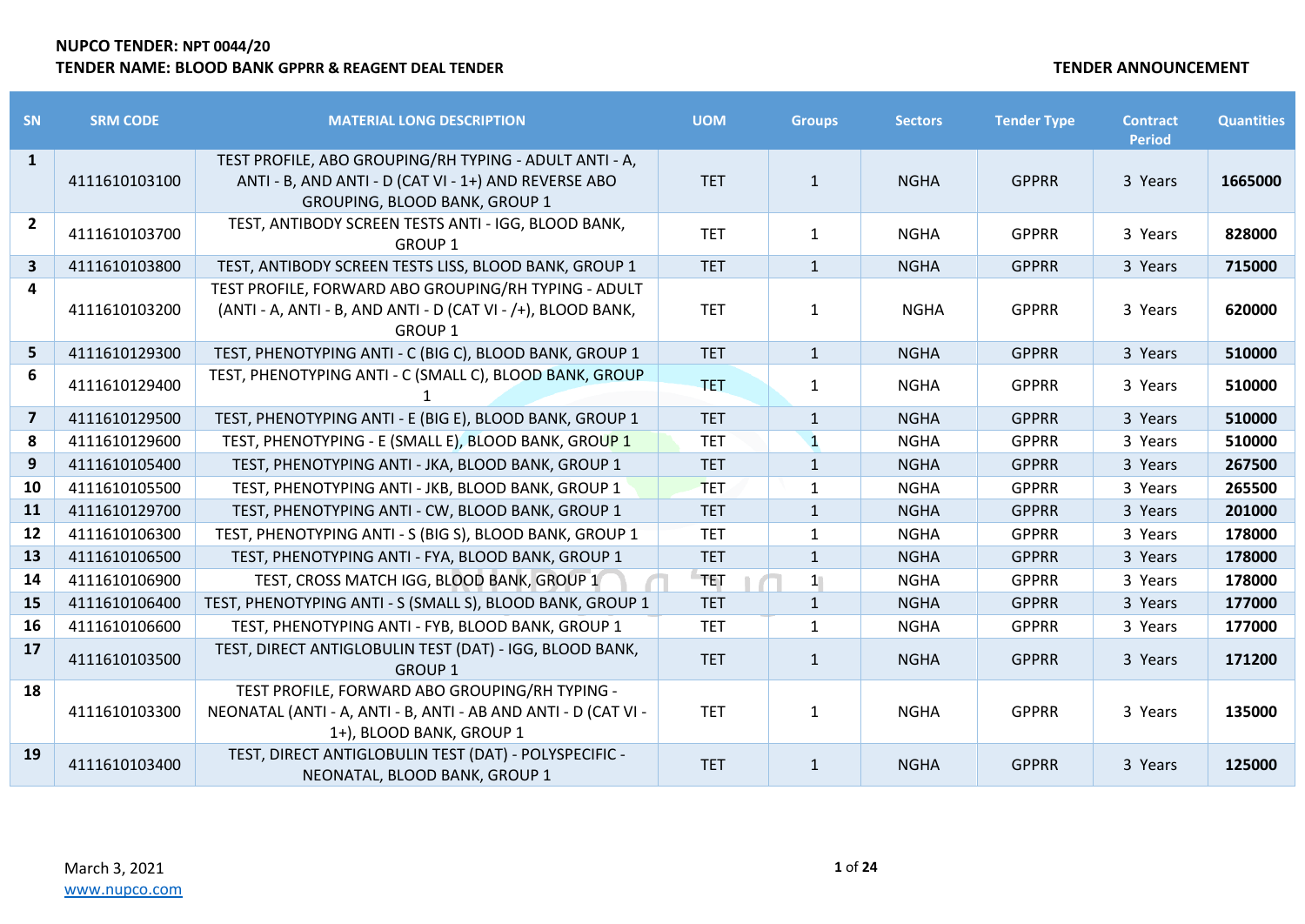| <b>SN</b> | <b>SRM CODE</b> | <b>MATERIAL LONG DESCRIPTION</b>                                                                                                   | <b>UOM</b> | <b>Groups</b>  | <b>Sectors</b> | <b>Tender Type</b> | <b>Contract</b><br><b>Period</b> | <b>Quantities</b> |
|-----------|-----------------|------------------------------------------------------------------------------------------------------------------------------------|------------|----------------|----------------|--------------------|----------------------------------|-------------------|
| 20        | 4111610103600   | TEST, DIRECT ANTIGLOBULIN TEST (DAT) - C3D, BLOOD BANK,<br><b>GROUP 1</b>                                                          | <b>TET</b> | $\mathbf{1}$   | <b>NGHA</b>    | <b>GPPRR</b>       | 3 Years                          | 114700            |
| 21        | 4111610106100   | TEST, PHENOTYPING ANTI - M, BLOOD BANK, GROUP 1                                                                                    | <b>TET</b> | $\mathbf{1}$   | <b>NGHA</b>    | <b>GPPRR</b>       | 3 Years                          | 90000             |
| 22        | 4111610106200   | TEST, PHENOTYPING ANTI - N, BLOOD BANK, GROUP 1                                                                                    | <b>TET</b> | $\mathbf{1}$   | <b>NGHA</b>    | <b>GPPRR</b>       | 3 Years                          | 87000             |
| 23        | 4111610104000   | TEST, ANTIBODY IDENTIFICATION, BLOOD BANK, GROUP 1                                                                                 | <b>TET</b> | $\mathbf{1}$   | <b>NGHA</b>    | <b>GPPRR</b>       | 3 Years                          | 75500             |
| 24        | 4111610129000   | TEST, ANTIBODY IDENTIFICATION ENZYME, BLOOD BANK,<br><b>GROUP 1</b>                                                                | <b>TET</b> | $\mathbf{1}$   | <b>NGHA</b>    | <b>GPPRR</b>       | 3 Years                          | 57500             |
| 25        | 4111610105300   | TEST, PHENOTYPING ANTI - KPB, BLOOD BANK, GROUP 1                                                                                  | <b>TET</b> | $\mathbf{1}$   | <b>NGHA</b>    | <b>GPPRR</b>       | 3 Years                          | 41100             |
| 26        | 4111610130000   | TEST, PHENOTYPING ANTI - KPA, BLOOD BANK, GROUP 1                                                                                  | <b>TET</b> | 1              | <b>NGHA</b>    | <b>GPPRR</b>       | 3 Years                          | 41100             |
| 27        | 4111610105700   | TEST, PHENOTYPING ANTI - LEA, BLOOD BANK, GROUP 1                                                                                  | <b>TET</b> | $\mathbf{1}$   | <b>NGHA</b>    | <b>GPPRR</b>       | 3 Years                          | 41000             |
| 28        | 4111610105800   | TEST, PHENOTYPING ANTI - LEB, BLOOD BANK, GROUP 1                                                                                  | <b>TET</b> | $\mathbf{1}$   | <b>NGHA</b>    | <b>GPPRR</b>       | 3 Years                          | 41000             |
| 29        | 4111610105900   | TEST, PHENOTYPING ANTI - LUA, BLOOD BANK, GROUP 1                                                                                  | <b>TET</b> | $\mathbf{1}$   | <b>NGHA</b>    | <b>GPPRR</b>       | 3 Years                          | 41000             |
| 30        | 4111610105600   | TEST, PHENOTYPING ANTI - P1, BLOOD BANK, GROUP 1                                                                                   | <b>TET</b> | $\mathbf{1}$   | <b>NGHA</b>    | <b>GPPRR</b>       | 3 Years                          | 40900             |
| 31        | 4111610104100   | TEST, ANTIBODY IDENTIFICATION EXTRA CELLS (EXTENDED<br>PANEL), BLOOD BANK, GROUP 1                                                 | <b>TET</b> | $\mathbf{1}$   | <b>NGHA</b>    | <b>GPPRR</b>       | 3 Years                          | 34500             |
| 32        | 4111610106000   | TEST, PHENOTYPING ANTI - LUB, BLOOD BANK, GROUP 1                                                                                  | <b>TET</b> | $\mathbf{1}$   | <b>NGHA</b>    | <b>GPPRR</b>       | 3 Years                          | 32500             |
| 33        | 4111610129100   | TEST, ANTIBODY ELUTION, BLOOD BANK, GROUP 1                                                                                        | <b>TET</b> | $\mathbf{1}$   | <b>NGHA</b>    | <b>GPPRR</b>       | 3 Years                          | 20500             |
| 34        | 4111610103900   | TEST, ANTIBODY SCREEN TESTS ENZYME, BLOOD BANK, GROUP                                                                              | <b>TET</b> | 1              | <b>NGHA</b>    | <b>GPPRR</b>       | 3 Years                          | 12500             |
| 35        | 4111610129200   | TEST, ANTIBODY TITRATION, BLOOD BANK, GROUP 1                                                                                      | <b>TET</b> | $\mathbf{1}$   | <b>NGHA</b>    | <b>GPPRR</b>       | 3 Years                          | 4600              |
| 36        | 4111610106700   | TEST, ANTI - A1 (LECTIN), BLOOD BANK, GROUP 1                                                                                      | <b>TET</b> | $\overline{1}$ | <b>NGHA</b>    | <b>GPPRR</b>       | 3 Years                          | 500               |
| 37        | 4111610106800   | TEST, ANTI - H (LECTIN), BLOOD BANK, GROUP 1                                                                                       | <b>TET</b> | $\mathbf{1}$   | <b>NGHA</b>    | <b>GPPRR</b>       | 3 Years                          | 250               |
| 38        | 4111610129800   | TEST, PHENOTYPING ANTI - K, (BIG K) BLOOD BANK, GROUP 1                                                                            | <b>TET</b> | $\mathbf{1}$   | <b>NGHA</b>    | <b>GPPRR</b>       | 3 Years                          | 510000            |
| 39        | 4111610129900   | TEST, PHENOTYPING EXTEND ANTI - K, (SMALL K) BLOOD BANK,<br><b>GROUP 1</b>                                                         | <b>TET</b> | $\mathbf{1}$   | <b>NGHA</b>    | <b>GPPRR</b>       | 3 Years                          | 245000            |
| 40        | 4113160000200   | DEVICE, FULLY AUTOMATED WALK - AWAY BLOOD BANK<br>TESTING INSTRUMENT FOR SINGLE AND/OR PRIORITIZED<br>SAMPLES, BLOOD BANK, GROUP 1 | EA         | $\mathbf{1}$   | <b>NGHA</b>    | <b>GPPRR</b>       | 3 Years                          | 15                |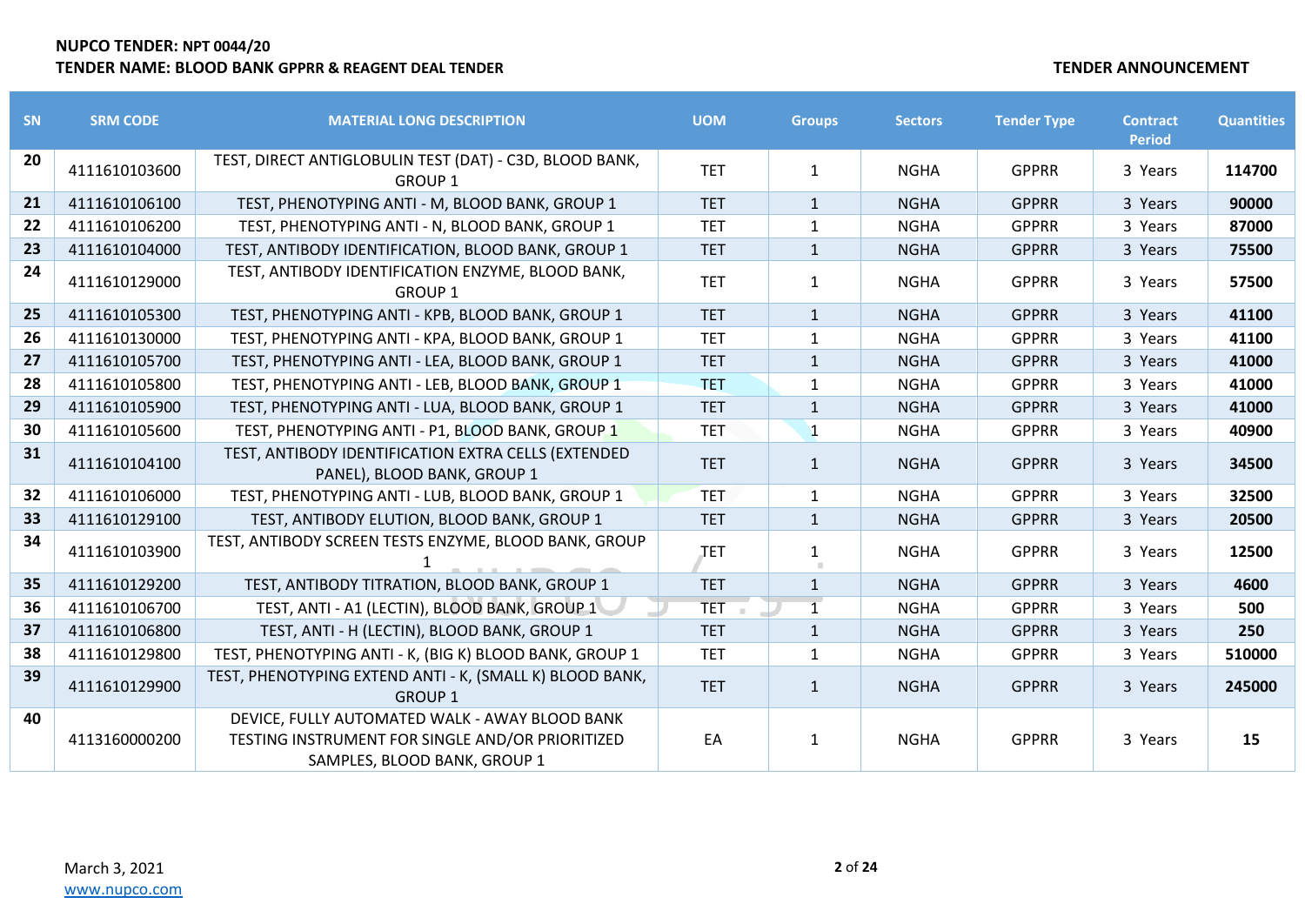| SN | <b>SRM CODE</b> | <b>MATERIAL LONG DESCRIPTION</b>                                                                                                                                                                                 | <b>UOM</b> | <b>Groups</b>  | <b>Sectors</b> | <b>Tender Type</b>  | <b>Contract</b><br><b>Period</b> | <b>Quantities</b> |
|----|-----------------|------------------------------------------------------------------------------------------------------------------------------------------------------------------------------------------------------------------|------------|----------------|----------------|---------------------|----------------------------------|-------------------|
| 41 | 4113160000100   | DEVICE, FULLY - AUTOMATED WALK - AWAY BLOOD BANK<br>TESTING AND HIGH - THROUGHPUT INSTRUMENT, BLOOD<br><b>BANK, GROUP 1</b>                                                                                      | EA         | $\mathbf{1}$   | <b>NGHA</b>    | <b>GPPRR</b>        | 3 Years                          | 14                |
| 42 | 4111610107000   | GEL CARD, FORWARD ABO GROUPING/RH TYPING - ADULT<br>(ANTI - A, ANTI - B, AND ANTI - D (CAT VI - / +) AND REVERSE<br>WITH AL CELL AND B CELL, BLOOD BANK, GROUP 2                                                 | EA         | $\overline{2}$ | <b>NGHA</b>    | <b>Reagent Deal</b> | 3 Years                          | 75000             |
| 43 | 4111610107200   | GEL CARD, FORWARD ABO GROUPING/RH TYPING - NEONATAL<br>(ANTI - A, ANTI - B, ANTI - AB AND ANTI - D (CAT VI - /+) WITH<br>DIRECT ANTIGLOBULIN TEST (DAT) - POLYSPECIFIC - NEONATAL,<br><b>BLOOD BANK, GROUP 2</b> | EA         | $\overline{2}$ | <b>NGHA</b>    | <b>Reagent Deal</b> | 3 Years                          | 63500             |
| 44 | 4111610107700   | GEL CARD, ANTIBODY SCREEN TESTS ANTI - IGG, BLOOD BANK,<br><b>GROUP 2</b>                                                                                                                                        | EA         | $\overline{2}$ | <b>NGHA</b>    | <b>Reagent Deal</b> | 3 Years                          | 52800             |
| 45 | 4111610107500   | GEL CARD, DIRECT ANTIGLOBULIN TEST (DAT) - IGG, BLOOD<br><b>BANK, GROUP 2</b>                                                                                                                                    | EA         | $\overline{2}$ | <b>NGHA</b>    | <b>Reagent Deal</b> | 3 Years                          | 49900             |
| 46 | 4111610107600   | GEL CARD, MONO SPECIFIC DIRECT ANTIGLOBULIN TEST (DAT) -<br>C3D AND IGG, BLOOD BANK, GROUP 2                                                                                                                     | EA         | $2^{\circ}$    | <b>NGHA</b>    | <b>Reagent Deal</b> | 3 Years                          | 49750             |
| 47 | 4111610107100   | GEL CARD, FORWARD ABO GROUPING/RH TYPING - ADULT<br>(ANTI - A, ANTI - B, AND ANTI - D (CAT VI - / +), BLOOD BANK,<br><b>GROUP 2</b>                                                                              | EA         | $\overline{2}$ | <b>NGHA</b>    | <b>Reagent Deal</b> | 3 Years                          | 31500             |
| 48 | 4111610108400   | GEL CARD, RH PHENOTYPING WITH KELL AND CW, BLOOD<br><b>BANK, GROUP 2</b>                                                                                                                                         | EA         | 2 <sup>1</sup> | <b>NGHA</b>    | <b>Reagent Deal</b> | 3 Years                          | 22550             |
| 49 | 4111610107900   | GEL CARD, ANTIBODY SCREEN TESTS ENZYME, BLOOD BANK,<br><b>GROUP 2</b>                                                                                                                                            | EA         | $\overline{2}$ | <b>NGHA</b>    | <b>Reagent Deal</b> | 3 Years                          | 16500             |
| 50 | 4111610107400   | GEL CARD, DIRECT ANTIGLOBULIN TEST (DAT) - POLYSPECIFIC,<br><b>BLOOD BANK, GROUP 2</b>                                                                                                                           | EA         | $\overline{2}$ | <b>NGHA</b>    | <b>Reagent Deal</b> | 3 Years                          | 15500             |
| 51 | 4111610109700   | GEL CARD, PHENOTYPING ANTI - S (BIG S), BLOOD BANK,<br><b>GROUP 2</b>                                                                                                                                            | EA         | $\overline{2}$ | <b>NGHA</b>    | <b>Reagent Deal</b> | 3 Years                          | 3110              |
| 52 | 4111610109800   | GEL CARD, PHENOTYPING ANTI - S (SMALL S), BLOOD BANK,<br><b>GROUP 2</b>                                                                                                                                          | EA         | $\overline{2}$ | <b>NGHA</b>    | <b>Reagent Deal</b> | 3 Years                          | 3110              |
| 53 | 4111610109900   | GEL CARD, PHENOTYPING ANTI - FYA, BLOOD BANK, GROUP 2                                                                                                                                                            | EA         | $\overline{2}$ | <b>NGHA</b>    | <b>Reagent Deal</b> | 3 Years                          | 3110              |
| 54 | 4111610110000   | GEL CARD, PHENOTYPING ANTI - FYB, BLOOD BANK, GROUP 2                                                                                                                                                            | EA         | $\overline{2}$ | <b>NGHA</b>    | <b>Reagent Deal</b> | 3 Years                          | 3110              |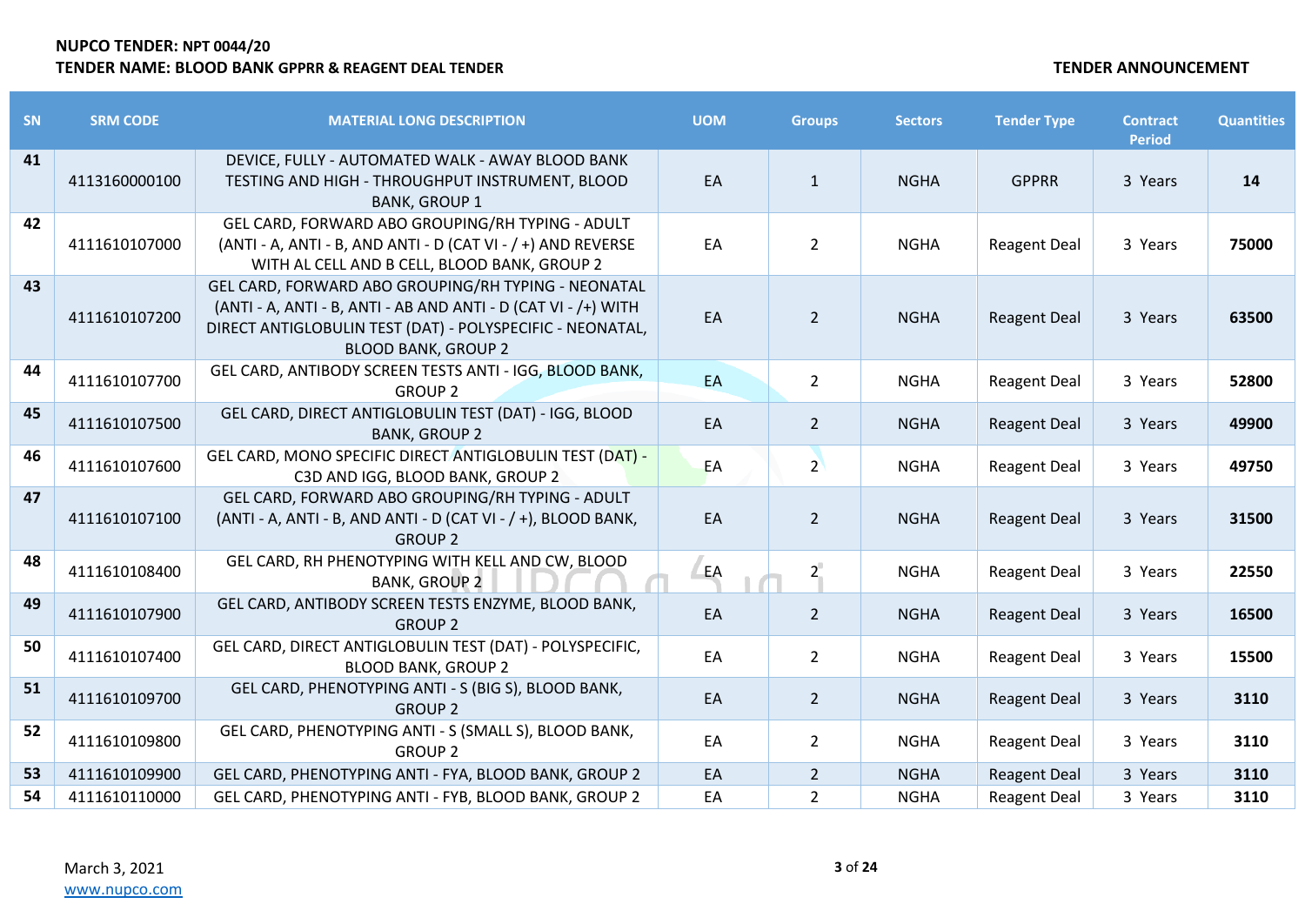| <b>SN</b> | <b>SRM CODE</b> | <b>MATERIAL LONG DESCRIPTION</b>                                                                   | <b>UOM</b> | <b>Groups</b>  | <b>Sectors</b> | <b>Tender Type</b>  | <b>Contract</b><br><b>Period</b> | <b>Quantities</b> |
|-----------|-----------------|----------------------------------------------------------------------------------------------------|------------|----------------|----------------|---------------------|----------------------------------|-------------------|
| 55        | 4111610108800   | GEL CARD, PHENOTYPING ANTI - JKA, BLOOD BANK, GROUP 2                                              | EA         | $\overline{2}$ | <b>NGHA</b>    | <b>Reagent Deal</b> | 3 Years                          | 2990              |
| 56        | 4111610108900   | GEL CARD, PHENOTYPING ANTI - JKB, BLOOD BANK, GROUP 2                                              | EA         | $\overline{2}$ | <b>NGHA</b>    | <b>Reagent Deal</b> | 3 Years                          | 2990              |
| 57        | 4111610109500   | GEL CARD, PHENOTYPING ANTI - M, BLOOD BANK, GROUP 2                                                | EA         | $\overline{2}$ | <b>NGHA</b>    | <b>Reagent Deal</b> | 3 Years                          | 2810              |
| 58        | 4111610109600   | GEL CARD, PHENOTYPING ANTI - N, BLOOD BANK, GROUP 2                                                | EA         | $\overline{2}$ | <b>NGHA</b>    | <b>Reagent Deal</b> | 3 Years                          | 2810              |
| 59        | 4111610109100   | GEL CARD, PHENOTYPING ANTI - LEA, BLOOD BANK, GROUP 2                                              | EA         | $\overline{2}$ | <b>NGHA</b>    | <b>Reagent Deal</b> | 3 Years                          | 2660              |
| 60        | 4111610109200   | GEL CARD, PHENOTYPING ANTI - LEB, BLOOD BANK, GROUP 2                                              | EA         | $\overline{2}$ | <b>NGHA</b>    | <b>Reagent Deal</b> | 3 Years                          | 2660              |
| 61        | 4111610109300   | GEL CARD, PHENOTYPING ANTI - LUA, BLOOD BANK, GROUP 2                                              | EA         | $\overline{2}$ | <b>NGHA</b>    | <b>Reagent Deal</b> | 3 Years                          | 2660              |
| 62        | 4111610109400   | GEL CARD, PHENOTYPING ANTI - LUB, BLOOD BANK, GROUP 2                                              | EA         | $\overline{2}$ | <b>NGHA</b>    | <b>Reagent Deal</b> | 3 Years                          | 2660              |
| 63        | 4111610108500   | GEL CARD, PHENOTYPING EXTEND ANTI - K (SMALL K), BLOOD<br><b>BANK, GROUP 2</b>                     | EA         | 2 <sup>1</sup> | <b>NGHA</b>    | <b>Reagent Deal</b> | 3 Years                          | 2540              |
| 64        | 4111610109000   | GEL CARD, PHENOTYPING ANTI - P1, BLOOD BANK, GROUP 2                                               | EA         | $\overline{2}$ | <b>NGHA</b>    | <b>Reagent Deal</b> | 3 Years                          | 2540              |
| 65        | 4111610108600   | GEL CARD, PHENOTYPING ANTI - KPA, BLOOD BANK, GROUP 2                                              | EA         | $\overline{2}$ | <b>NGHA</b>    | <b>Reagent Deal</b> | 3 Years                          | 2240              |
| 66        | 4111610108700   | GEL CARD, PHENOTYPING ANTI - KPB, BLOOD BANK, GROUP 2                                              | EA         | $\overline{2}$ | <b>NGHA</b>    | <b>Reagent Deal</b> | 3 Years                          | 2240              |
| 67        | 4111610108300   | DILUENT, LISS SOLUTION 500 ML, BLOOD BANK, GROUP 2                                                 | EA         | $\overline{2}$ | <b>NGHA</b>    | <b>Reagent Deal</b> | 3 Years                          | 1808              |
| 68        | 4111610108100   | KIT, RED BLOOD CELLS, ANTIBODY IDENTIFICATION EXTRA CELLS<br>(EXTENDED PANEL), BLOOD BANK, GROUP 2 | <b>KIT</b> | $\overline{2}$ | <b>NGHA</b>    | <b>Reagent Deal</b> | 3 Years                          | 1700              |
| 69        | 4111610107300   | KIT, RED BLOOD CELLS, REVERSE ABO GROUPING (A1 CELLS AND<br><b>B CELLS, BLOOD BANK, GROUP 2</b>    | <b>KIT</b> | $\overline{2}$ | <b>NGHA</b>    | <b>Reagent Deal</b> | 3 Years                          | 527               |
| 70        | 4111610107800   | KIT, RED BLOOD CELLS, ANTIBODY SCREEN TESTS CELLS, BLOOD<br><b>BANK, GROUP 2</b>                   | KIT        | 2 <sub>1</sub> | <b>NGHA</b>    | <b>Reagent Deal</b> | 3 Years                          | 527               |
| 71        | 4111610108000   | KIT, RED BLOOD CELLS, ANTIBODY IDENTIFICATION PANEL IGG,<br><b>BLOOD BANK, GROUP 2</b>             | KIT        | $\overline{2}$ | <b>NGHA</b>    | <b>Reagent Deal</b> | 3 Years                          | 366               |
| 72        | 4111610108200   | KIT, RED BLOOD CELLS, ANTIBODY IDENTIFICATION ENZYME,<br><b>BLOOD BANK, GROUP 2</b>                | KIT        | $\overline{2}$ | <b>NGHA</b>    | <b>Reagent Deal</b> | 3 Years                          | 266               |
| 73        | 4111610110100   | GEL CARD, ANTI - H (LECTIN), BLOOD BANK, GROUP 2                                                   | EA         | $\overline{2}$ | <b>NGHA</b>    | <b>Reagent Deal</b> | 3 Years                          | 238               |
| 74        | 4113160000300   | DEVICE, SEMI - AUTOMATED BLOOD GROUPING EQUIPMENT<br>FOR GEL TESTING, BLOOD BANK, GROUP 2          | EA         | $\overline{2}$ | <b>NGHA</b>    | <b>Reagent Deal</b> | 3 Years                          | 17                |
| 75        | 4111610115100   | VIAL BY ML, ANTI - HUMAN GLOBULIN MONO IGG, BLOOD<br><b>BANK, GROUP 3</b>                          | <b>VIA</b> | $\overline{3}$ | <b>NGHA</b>    | <b>Reagent Deal</b> | 3 Years                          | 19500             |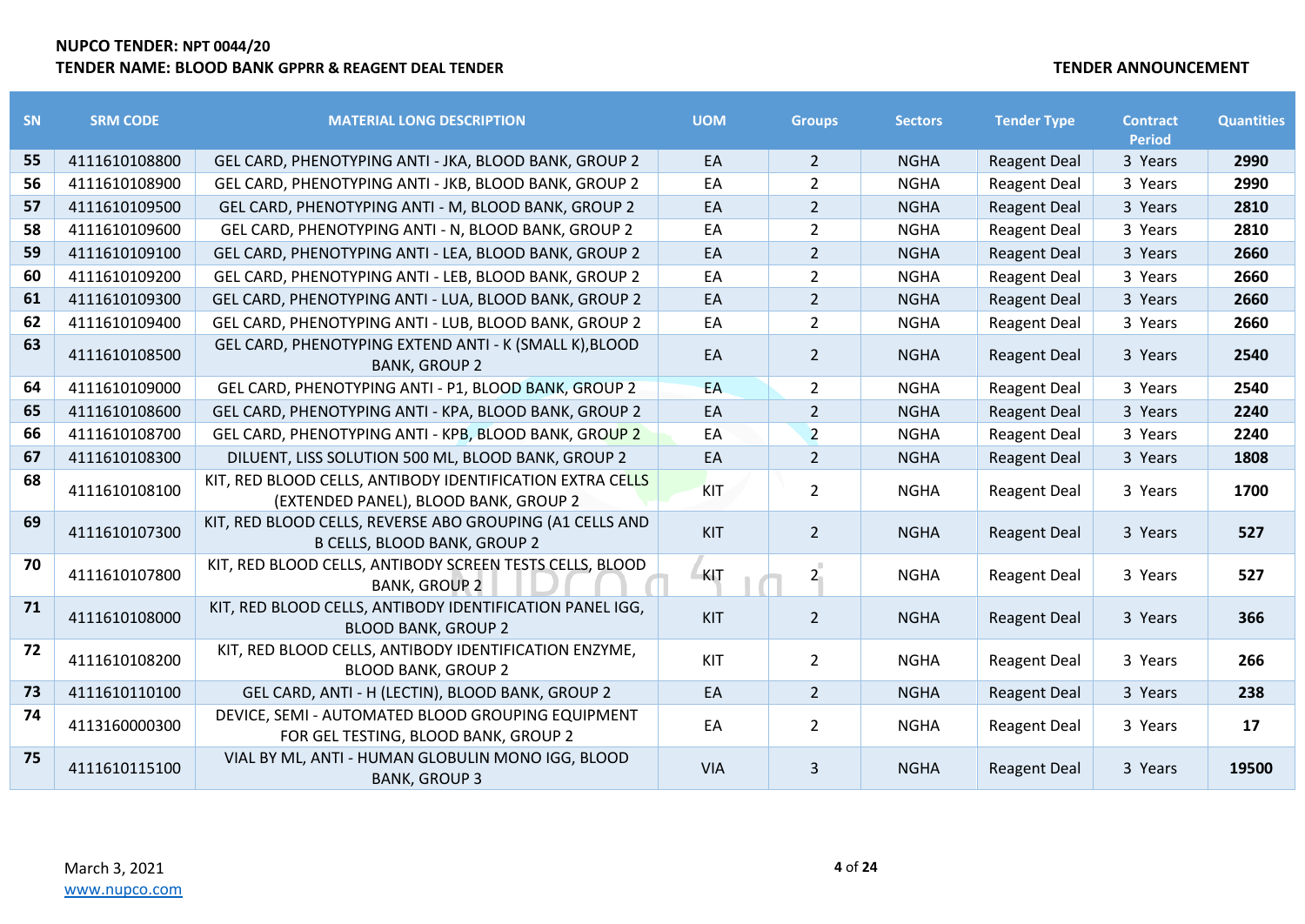| <b>SN</b> | <b>SRM CODE</b> | <b>MATERIAL LONG DESCRIPTION</b>                                                | <b>UOM</b> | <b>Groups</b>  | <b>Sectors</b> | <b>Tender Type</b>  | <b>Contract</b> | <b>Quantities</b> |
|-----------|-----------------|---------------------------------------------------------------------------------|------------|----------------|----------------|---------------------|-----------------|-------------------|
|           |                 |                                                                                 |            |                |                |                     | <b>Period</b>   |                   |
| 76        | 4111610110500   | VIAL BY ML, ANTI - D (IGG & IGM), BLOOD BANK, GROUP 3                           | <b>VIA</b> | 3              | <b>NGHA</b>    | <b>Reagent Deal</b> | 3 Years         | 17000             |
| 77        | 4111610110200   | VIAL BY ML, ANTI - A, BLOOD BANK, GROUP 3                                       | <b>VIA</b> | $\overline{3}$ | <b>NGHA</b>    | <b>Reagent Deal</b> | 3 Years         | 13200             |
| 78        | 4111610110300   | VIAL BY ML, ANTI - B, BLOOD BANK, GROUP 3                                       | <b>VIA</b> | 3              | <b>NGHA</b>    | <b>Reagent Deal</b> | 3 Years         | 13200             |
| 79        | 4111610115500   | TEST, ANTIBODY SCREEN AND PANEL TESTS ANTI - IGG, BLOOD<br><b>BANK, GROUP 3</b> | <b>TET</b> | $\overline{3}$ | <b>NGHA</b>    | <b>Reagent Deal</b> | 3 Years         | 13000             |
| 80        | 4111610114500   | VIAL BY ML, RH CONTROL, BLOOD BANK, GROUP 3                                     | <b>VIA</b> | 3              | <b>NGHA</b>    | <b>Reagent Deal</b> | 3 Years         | 12600             |
| 81        | 4111610112400   | VIAL BY ML, LISS SOLUTION, BLOOD BANK, GROUP 3                                  | <b>VIA</b> | 3              | <b>NGHA</b>    | <b>Reagent Deal</b> | 3 Years         | 12000             |
| 82        | 4111610110400   | VIAL BY ML, ANTI - AB, BLOOD BANK, GROUP 3                                      | <b>VIA</b> | 3              | <b>NGHA</b>    | <b>Reagent Deal</b> | 3 Years         | 8400              |
| 83        | 4111610112800   | VIAL BY ML, ALBUMIN 22%, BLOOD BANK, GROUP 3                                    | <b>VIA</b> | 3              | <b>NGHA</b>    | <b>Reagent Deal</b> | 3 Years         | 7000              |
| 84        | 4111610115600   | TEST, ANTIBODY SCREEN TESTS LISS, BLOOD BANK, GROUP 3                           | <b>TET</b> | 3              | <b>NGHA</b>    | <b>Reagent Deal</b> | 3 Years         | 7000              |
| 85        | 4111610115900   | TEST, ACID ELUTION KIT, BLOOD BANK, GROUP 3                                     | <b>TET</b> | $\overline{3}$ | <b>NGHA</b>    | <b>Reagent Deal</b> | 3 Years         | 7000              |
| 86        | 4111610112500   | VIAL BY ML, ANTI - HUMAN GLOBULIN POLY, BLOOD BANK,<br><b>GROUP 3</b>           | VIA        | 3              | <b>NGHA</b>    | <b>Reagent Deal</b> | 3 Years         | 5500              |
| 87        | 4111610115700   | TEST, ANTIBODY SCREEN PEG, BLOOD BANK, GROUP 3                                  | <b>TET</b> | 3              | <b>NGHA</b>    | <b>Reagent Deal</b> | 3 Years         | 5200              |
| 88        | 4111610114600   | VIAL BY ML, A2 CELL, BLOOD BANK, GROUP 3                                        | <b>VIA</b> | 3              | <b>NGHA</b>    | <b>Reagent Deal</b> | 3 Years         | 4850              |
| 89        | 4111610112600   | VIAL BY ML, ALBUMIN 6%, BLOOD BANK, GROUP 3                                     | <b>VIA</b> | $\overline{3}$ | <b>NGHA</b>    | <b>Reagent Deal</b> | 3 Years         | 4000              |
| 90        | 4111610115800   | TEST, ANTIBODY SCREEN TESTS ALBUMIN, BLOOD BANK,<br><b>GROUP 3</b>              | <b>TET</b> | 3              | <b>NGHA</b>    | <b>Reagent Deal</b> | 3 Years         | 3700              |
| 91        | 4111610110600   | VIAL BY ML, ANTI - C (BIG C), BLOOD BANK, GROUP 3                               | <b>VIA</b> | 3              | <b>NGHA</b>    | <b>Reagent Deal</b> | 3 Years         | 2860              |
| 92        | 4111610110700   | VIAL BY ML, ANTI - C (SMALL C), BLOOD BANK, GROUP 3                             | <b>VIA</b> | $\overline{3}$ | <b>NGHA</b>    | <b>Reagent Deal</b> | 3 Years         | 2860              |
| 93        | 4111610110800   | VIAL BY ML, ANTI - E (BIG E), BLOOD BANK, GROUP 3                               | <b>VIA</b> | 3              | <b>NGHA</b>    | <b>Reagent Deal</b> | 3 Years         | 2860              |
| 94        | 4111610110900   | VIAL BY ML, ANTI - E (SMALL E), BLOOD BANK, GROUP 3                             | <b>VIA</b> | 3              | <b>NGHA</b>    | <b>Reagent Deal</b> | 3 Years         | 2860              |
| 95        | 4111610111000   | VIAL BY ML, ANTI - K (BIG K), BLOOD BANK, GROUP 3                               | <b>VIA</b> | 3              | <b>NGHA</b>    | <b>Reagent Deal</b> | 3 Years         | 2860              |
| 96        | 4111610114400   | VIAL BY ML, ANTI - S (SMALL S), BLOOD BANK, GROUP 3                             | <b>VIA</b> | 3              | <b>NGHA</b>    | <b>Reagent Deal</b> | 3 Years         | 1720              |
| 97        | 4111610114100   | VIAL BY ML, ANTI - A1, BLOOD BANK, GROUP 3                                      | <b>VIA</b> | 3              | <b>NGHA</b>    | <b>Reagent Deal</b> | 3 Years         | 1650              |
| 98        | 4111610113700   | VIAL BY ML, ANTI - FYA, BLOOD BANK, GROUP 3                                     | <b>VIA</b> | 3              | <b>NGHA</b>    | <b>Reagent Deal</b> | 3 Years         | 1600              |
| 99        | 4111610113800   | VIAL BY ML, ANTI - FYB, BLOOD BANK, GROUP 3                                     | <b>VIA</b> | 3              | <b>NGHA</b>    | <b>Reagent Deal</b> | 3 Years         | 1600              |
| 100       | 4111610111900   | VIAL BY ML, ANTI - JKA, BLOOD BANK, GROUP 3                                     | <b>VIA</b> | 3              | <b>NGHA</b>    | <b>Reagent Deal</b> | 3 Years         | 1580              |
| 101       | 4111610112000   | VIAL BY ML, ANTI - JKB, BLOOD BANK, GROUP 3                                     | <b>VIA</b> | $\overline{3}$ | <b>NGHA</b>    | <b>Reagent Deal</b> | 3 Years         | 1580              |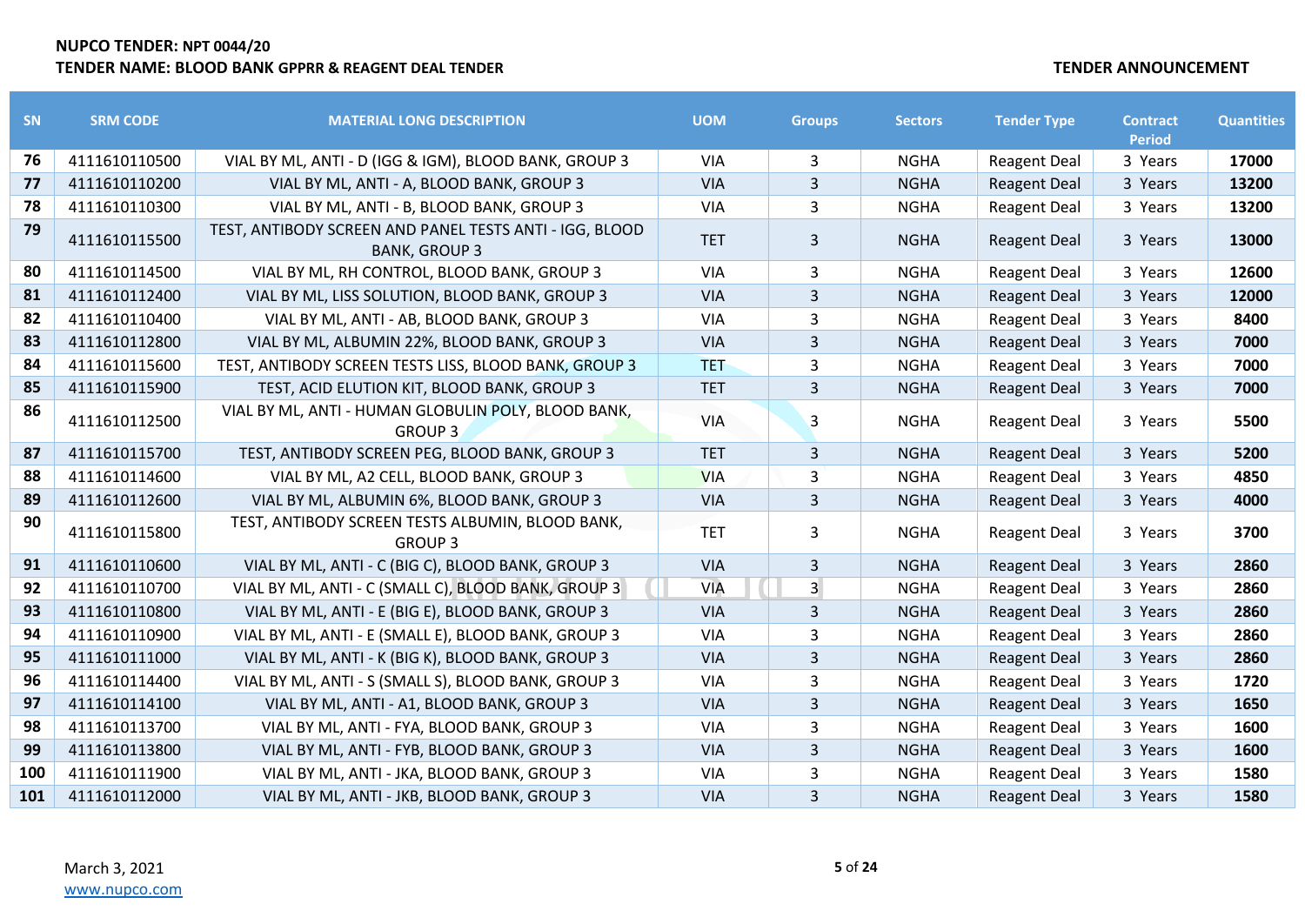| SN  | <b>SRM CODE</b> | <b>MATERIAL LONG DESCRIPTION</b>                                                                | <b>UOM</b> | <b>Groups</b>           | <b>Sectors</b> | <b>Tender Type</b>  | <b>Contract</b><br><b>Period</b> | <b>Quantities</b> |
|-----|-----------------|-------------------------------------------------------------------------------------------------|------------|-------------------------|----------------|---------------------|----------------------------------|-------------------|
| 102 | 4111610115000   | SET, ABO/A1 + B CELLS 3%, BLOOD BANK, GROUP 3                                                   | <b>SET</b> | 3                       | <b>NGHA</b>    | <b>Reagent Deal</b> | 3 Years                          | 1500              |
| 103 | 4111610116000   | TEST, ANTIBODY TITRATION, BLOOD BANK, GROUP 3                                                   | <b>TET</b> | $\overline{3}$          | <b>NGHA</b>    | <b>Reagent Deal</b> | 3 Years                          | 1430              |
| 104 | 4111610114800   | SET, CELL I/II/III 3% (SCREEN), BLOOD BANK, GROUP 3                                             | <b>SET</b> | 3                       | <b>NGHA</b>    | <b>Reagent Deal</b> | 3 Years                          | 1236              |
| 105 | 4111610112300   | VIAL BY ML, ANTI - S (BIG S), BLOOD BANK, GROUP 3                                               | <b>VIA</b> | 3                       | <b>NGHA</b>    | <b>Reagent Deal</b> | 3 Years                          | 1120              |
| 106 | 4111610111100   | VIAL BY ML, ANTI - P1, BLOOD BANK, GROUP 3                                                      | <b>VIA</b> | 3                       | <b>NGHA</b>    | <b>Reagent Deal</b> | 3 Years                          | 980               |
| 107 | 4111610111200   | VIAL BY ML, ANTI - LEA, BLOOD BANK, GROUP 3                                                     | <b>VIA</b> | 3                       | <b>NGHA</b>    | <b>Reagent Deal</b> | 3 Years                          | 810               |
| 108 | 4111610111300   | VIAL BY ML, ANTI - LEB, BLOOD BANK, GROUP 3                                                     | VIA        | 3                       | <b>NGHA</b>    | <b>Reagent Deal</b> | 3 Years                          | 810               |
| 109 | 4111610111400   | VIAL BY ML, ANTI - LUA, BLOOD BANK, GROUP 3                                                     | <b>VIA</b> | 3                       | <b>NGHA</b>    | <b>Reagent Deal</b> | 3 Years                          | 810               |
| 110 | 4111610111500   | VIAL BY ML, ANTI - LUB, BLOOD BANK, GROUP 3                                                     | VIA        | 3                       | <b>NGHA</b>    | <b>Reagent Deal</b> | 3 Years                          | 810               |
| 111 | 4111610111600   | VIAL BY ML, ANTI - K (SMALL K), BLOOD BANK, GROUP 3                                             | <b>VIA</b> | $\overline{3}$          | <b>NGHA</b>    | <b>Reagent Deal</b> | 3 Years                          | 810               |
| 112 | 4111610112100   | VIAL BY ML, ANTI - M, BLOOD BANK, GROUP 3                                                       | <b>VIA</b> | 3                       | <b>NGHA</b>    | <b>Reagent Deal</b> | 3 Years                          | 810               |
| 113 | 4111610112200   | VIAL BY ML, ANTI - N, BLOOD BANK, GROUP 3                                                       | <b>VIA</b> | 3                       | <b>NGHA</b>    | <b>Reagent Deal</b> | 3 Years                          | 720               |
| 114 | 4111610111700   | VIAL BY ML, ANTI - KPA, BLOOD BANK, GROUP 3                                                     | VIA        | $\overline{\mathbf{3}}$ | <b>NGHA</b>    | <b>Reagent Deal</b> | 3 Years                          | 710               |
| 115 | 4111610111800   | VIAL BY ML, ANTI - KPB, BLOOD BANK, GROUP 3                                                     | <b>VIA</b> | 3                       | <b>NGHA</b>    | <b>Reagent Deal</b> | 3 Years                          | 710               |
| 116 | 4111610114700   | VIAL BY ML, PAPAIN, BLOOD BANK, GROUP 3                                                         | <b>VIA</b> | 3                       | <b>NGHA</b>    | <b>Reagent Deal</b> | 3 Years                          | 650               |
| 117 | 4111610116400   | VIAL BY ML, CHECK CELL (IGG - COATED POOLED CELLS)<br>ANTIGLOBULIN CONTROL, BLOOD BANK, GROUP 3 | <b>VIA</b> | 3                       | <b>NGHA</b>    | <b>Reagent Deal</b> | 3 Years                          | 480               |
| 118 | 4111610116300   | TEST, COMPLEMENT CONTROL CELLS, BLOOD BANK, GROUP 3                                             | <b>JET</b> | 3                       | <b>NGHA</b>    | <b>Reagent Deal</b> | 3 Years                          | 416               |
| 119 | 4111610112700   | VIAL BY ML, ALBUMIN 7%, BLOOD BANK, GROUP 3                                                     | <b>VIA</b> | 3                       | <b>NGHA</b>    | <b>Reagent Deal</b> | 3 Years                          | 400               |
| 120 | 4111610115200   | SET, ID PANEL FACIN, BLOOD BANK, GROUP 3                                                        | <b>SET</b> | $\overline{3}$          | <b>NGHA</b>    | <b>Reagent Deal</b> | 3 Years                          | 322               |
| 121 | 4111610115300   | SET, ID PANEL 20, BLOOD BANK, GROUP 3                                                           | <b>SET</b> | 3                       | <b>NGHA</b>    | <b>Reagent Deal</b> | 3 Years                          | 322               |
| 122 | 4111610114000   | VIAL BY ML, ANTI - H, BLOOD BANK, GROUP 3                                                       | <b>VIA</b> | 3                       | <b>NGHA</b>    | <b>Reagent Deal</b> | 3 Years                          | 240               |
| 123 | 4111610115400   | SET, ID PANEL SCREEN - EXTRA CELLS, BLOOD BANK, GROUP 3                                         | <b>SET</b> | 3                       | <b>NGHA</b>    | <b>Reagent Deal</b> | 3 Years                          | 232               |
| 124 | 4111610114900   | SET, ANTI - D REFERENCE KIT, BLOOD BANK, GROUP 3                                                | <b>SET</b> | 3                       | <b>NGHA</b>    | <b>Reagent Deal</b> | 3 Years                          | 122               |
| 125 | 4111610113900   | VIAL BY ML, ANTI - TGA, BLOOD BANK, GROUP 3                                                     | <b>VIA</b> | 3                       | <b>NGHA</b>    | <b>Reagent Deal</b> | 3 Years                          | 115               |
| 126 | 4111610116100   | TEST, EGA REAGENT, BLOOD BANK, GROUP 3                                                          | <b>TET</b> | 3                       | <b>NGHA</b>    | <b>Reagent Deal</b> | 3 Years                          | 106               |
| 127 | 4111610116200   | TEST, W.A.R.M. REAGENT, BLOOD BANK, GROUP 3                                                     | <b>TET</b> | 3                       | <b>NGHA</b>    | <b>Reagent Deal</b> | 3 Years                          | 106               |
| 128 | 4111610112900   | VIAL BY ML, ANTI - XGA, BLOOD BANK, GROUP 3                                                     | <b>VIA</b> | 3                       | <b>NGHA</b>    | <b>Reagent Deal</b> | 3 Years                          | 95                |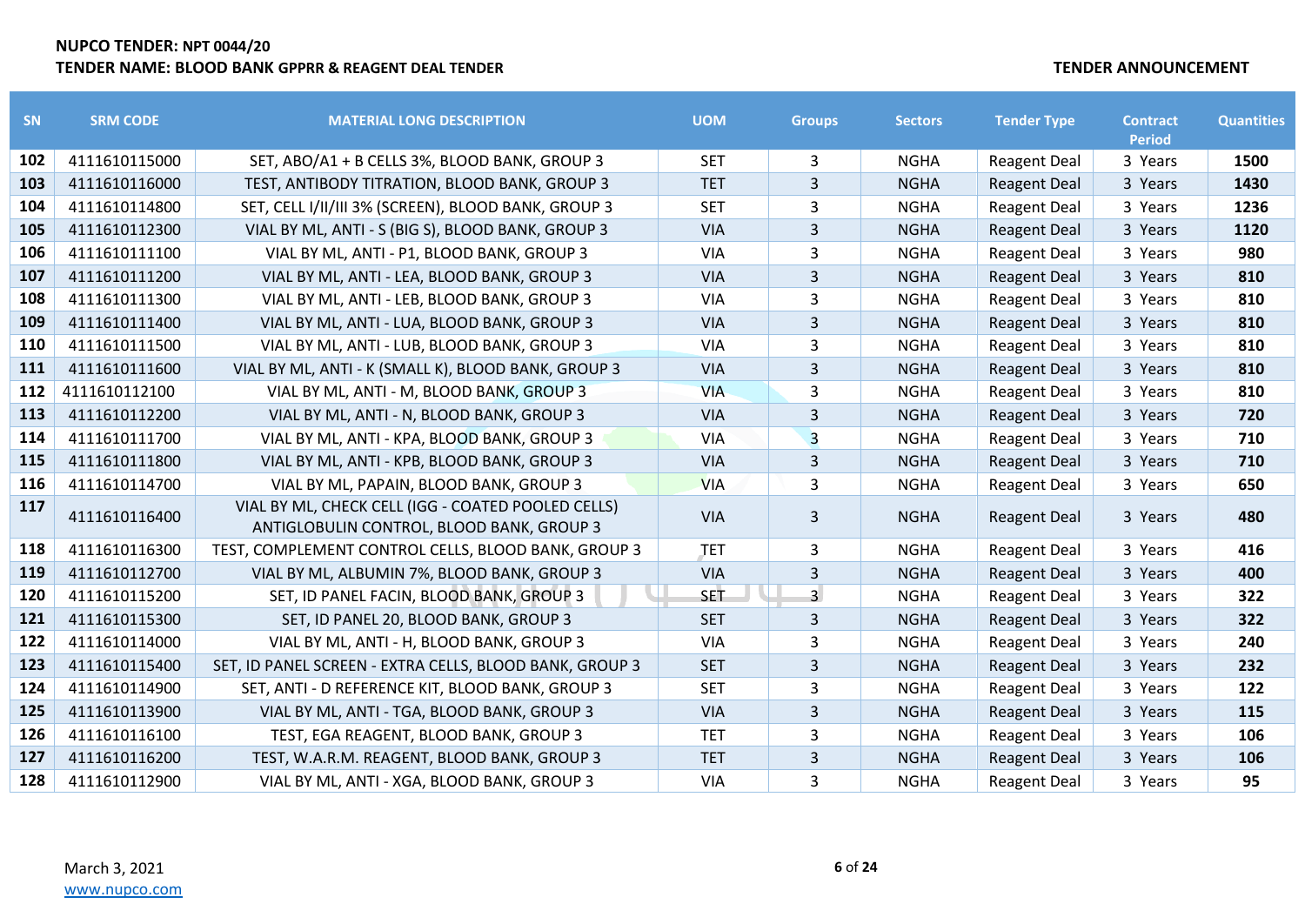| SN  | <b>SRM CODE</b> | <b>MATERIAL LONG DESCRIPTION</b>                                                    | <b>UOM</b> | <b>Groups</b>  | <b>Sectors</b> | <b>Tender Type</b>  | <b>Contract</b><br><b>Period</b> | <b>Quantities</b> |
|-----|-----------------|-------------------------------------------------------------------------------------|------------|----------------|----------------|---------------------|----------------------------------|-------------------|
| 129 | 4111610113000   | VIAL BY ML, ANTI - DIA, BLOOD BANK, GROUP 3                                         | <b>VIA</b> | 3              | <b>NGHA</b>    | <b>Reagent Deal</b> | 3 Years                          | 95                |
| 130 | 4111610113100   | VIAL BY ML, ANTI - VEL, BLOOD BANK, GROUP 3                                         | <b>VIA</b> | 3              | <b>NGHA</b>    | <b>Reagent Deal</b> | 3 Years                          | 95                |
| 131 | 4111610113200   | VIAL BY ML, ANTI - COB, BLOOD BANK, GROUP 3                                         | <b>VIA</b> | 3              | <b>NGHA</b>    | <b>Reagent Deal</b> | 3 Years                          | 95                |
| 132 | 4111610113300   | VIAL BY ML, ANTI - U, BLOOD BANK, GROUP 3                                           | VIA        | 3              | <b>NGHA</b>    | <b>Reagent Deal</b> | 3 Years                          | 95                |
| 133 | 4111610113400   | VIAL BY ML, ANTI - TIA, BLOOD BANK, GROUP 3                                         | <b>VIA</b> | 3              | <b>NGHA</b>    | <b>Reagent Deal</b> | 3 Years                          | 95                |
| 134 | 4111610113500   | VIAL BY ML, ANTI - I, BLOOD BANK, GROUP 3                                           | <b>VIA</b> | 3              | <b>NGHA</b>    | <b>Reagent Deal</b> | 3 Years                          | 95                |
| 135 | 4111610113600   | VIAL BY ML, ANTI - WRA, BLOOD BANK, GROUP 3                                         | <b>VIA</b> | 3              | <b>NGHA</b>    | <b>Reagent Deal</b> | 3 Years                          | 95                |
| 136 | 4111610114200   | VIAL BY ML, ANTI - JSA, BLOOD BANK, GROUP 3                                         | <b>VIA</b> | 3              | <b>NGHA</b>    | <b>Reagent Deal</b> | 3 Years                          | 95                |
| 137 | 4111610114300   | VIAL BY ML, ANTI - JSB, BLOOD BANK, GROUP 3                                         | <b>VIA</b> | 3              | <b>NGHA</b>    | <b>Reagent Deal</b> | 3 Years                          | 95                |
| 138 | 4111610130600   | DEVICE, TUBE MANUEL STATION FOR TUBE TESTING, BLOOD<br><b>BANK, GROUP 3</b>         | <b>SET</b> | 3              | <b>NGHA</b>    | <b>Reagent Deal</b> | 3 Years                          | 17                |
| 139 | 4111610130800   | KIT, PLATELET CROSSMATCHING, BLOOD BANK, GROUP 4                                    | KIT        | 4              | <b>SFH</b>     | <b>GPPRR</b>        | 3 Years                          | 4                 |
| 140 | 4111610130900   | KIT, WARM AUTOANTIBODY REMOVAL MEDIUM, BLOOD BANK,<br><b>GROUP 4</b>                | KIT        |                | <b>SFH</b>     | <b>GPPRR</b>        | 3 Years                          | 20                |
| 141 | 4111610131000   | KIT, REMOVAL OF RED CELL BOUND IMMUNOGLOBULIN, BLOOD<br><b>BANK, GROUP 4</b>        | <b>KIT</b> | $\overline{a}$ | <b>SFH</b>     | <b>GPPRR</b>        | 3 Years                          | 20                |
| 142 | 4111610131100   | KIT, REMOVAL OF COLD AUTOAGGLUTININS, BLOOD BANK,<br><b>GROUP 4</b>                 | KIT        | 4              | <b>SFH</b>     | <b>GPPRR</b>        | 3 Years                          | 10                |
| 143 | 4111610131200   | KIT, REMOVAL OF UNWANTED HLA-RELATED<br>ANTIBODIES, BLOOD BANK, GROUP 4             | KIT        | 4              | <b>SFH</b>     | <b>GPPRR</b>        | 3 Years                          | 20                |
| 144 | 4111610116600   | TESTS, ABO/RH /REVERSE GROUPING, BLOOD BANK, GROUP 4                                | <b>TET</b> | $\overline{4}$ | <b>SFH</b>     | <b>GPPRR</b>        | 3 Years                          | 350000            |
| 145 | 4111610116500   | TESTS, ABO/RH CONFIRM, BLOOD BANK, GROUP 4                                          | <b>TET</b> | 4              | <b>SFH</b>     | <b>GPPRR</b>        | 3 Years                          | 92000             |
| 146 | 4111610116900   | TESTS, CROSSMATCH UNITS, BLOOD BANK, GROUP 4                                        | <b>TET</b> | 4              | <b>SFH</b>     | <b>GPPRR</b>        | 3 Years                          | 92000             |
| 147 | 4111610118500   | TEST, GEL CARD, RH PHENOTYPING WITH KELL AND CW, BLOOD<br><b>BANK, GROUP 4</b>      | <b>TET</b> | 4              | <b>SFH</b>     | <b>GPPRR</b>        | 3 Years                          | 38665             |
| 148 | 4111610116700   | TESTS, ANTIBODY SCREENING TESTING COOMB'S ANTI - IGG,<br><b>BLOOD BANK, GROUP 4</b> | <b>TET</b> | 4              | <b>SFH</b>     | <b>GPPRR</b>        | 3 Years                          | 20000             |
| 149 | 4111610117000   | TEST, GEL CARD/VIAL, PHENOTYPING EXTEND ANTI - K<br>(CELLANO), BLOOD BANK, GROUP 4  | EA         | 4              | <b>SFH</b>     | <b>GPPRR</b>        | 3 Years                          | 20000             |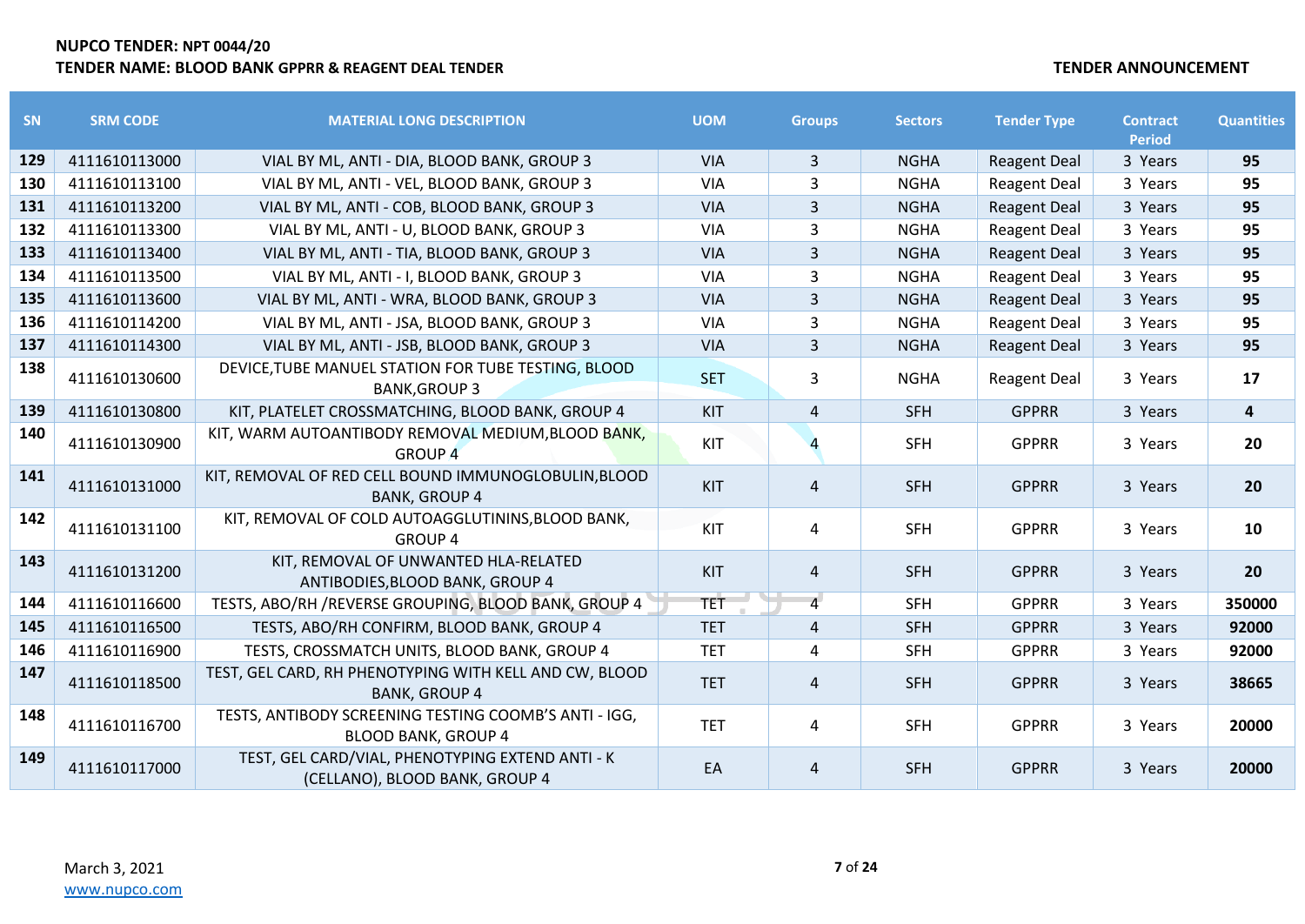| SN  | <b>SRM CODE</b> | <b>MATERIAL LONG DESCRIPTION</b>                                                                  | <b>UOM</b> | <b>Groups</b>  | <b>Sectors</b> | <b>Tender Type</b> | <b>Contract</b><br><b>Period</b> | <b>Quantities</b> |
|-----|-----------------|---------------------------------------------------------------------------------------------------|------------|----------------|----------------|--------------------|----------------------------------|-------------------|
| 150 | 4111610116800   | TESTS, DIRECT ANTIGLOBULIN TEST (DAT), BLOOD BANK,<br><b>GROUP 4</b>                              | <b>TET</b> | 4              | <b>SFH</b>     | <b>GPPRR</b>       | 3 Years                          | 16666             |
| 151 | 4111610118000   | TEST, GEL CARD/VIAL, ANTI - D (MONOCLONAL IGG AND IGM<br>ANTIBODIES (DVI - ), BLOOD BANK, GROUP 4 | EA         | $\overline{4}$ | <b>SFH</b>     | <b>GPPRR</b>       | 3 Years                          | 13334             |
| 152 | 4111610118400   | TEST, GEL CARD, MONOSPECIFIC IGG AND C3 COOMBS CARD,<br><b>BLOOD BANK, GROUP 4</b>                | <b>TET</b> | 4              | <b>SFH</b>     | <b>GPPRR</b>       | 3 Years                          | 6667              |
| 153 | 4111610117800   | TEST, GEL CARD/VIAL, POLY AHG, BLOOD BANK, GROUP 4                                                | <b>TET</b> | $\overline{4}$ | <b>SFH</b>     | <b>GPPRR</b>       | 3 Years                          | 6666              |
| 154 | 4111610118100   | TEST, GEL CARD/VIAL, ANTI - D (MONOCLONAL IGG), BLOOD<br><b>BANK, GROUP 4</b>                     | <b>TET</b> | 4              | <b>SFH</b>     | <b>GPPRR</b>       | 3 Years                          | 6666              |
| 155 | 4111610130700   | TEST, GEL CARD TO EVALUATE POSITIVE DIRECT COOMBS<br>SAMPLES IGG AND C3D, BLOOD BANK, GROUP 4     | <b>TET</b> | 4              | <b>SFH</b>     | <b>GPPRR</b>       | 3 Years                          | 5000              |
| 156 | 4111610117200   | TEST, GEL CARD/VIAL, PHENOTYPING ANTI-S (BIG S), BLOOD<br><b>BANK, GROUP 4</b>                    | <b>TET</b> | 4              | <b>SFH</b>     | <b>GPPRR</b>       | 3 Years                          | 4000              |
| 157 | 4111610117300   | TEST, GEL CARD/VIAL, ANTI - GE 2, BLOOD BANK, GROUP 4                                             | <b>TET</b> | $\overline{4}$ | <b>SFH</b>     | <b>GPPRR</b>       | 3 Years                          | 4000              |
| 158 | 4111610117400   | TEST, GEL CARD/VIAL, ANTI - GE3, BLOOD BANK, GROUP 4                                              | <b>TET</b> | $\overline{4}$ | <b>SFH</b>     | <b>GPPRR</b>       | 3 Years                          | 4000              |
| 159 | 4111610119000   | TEST, GEL CARD, PHENOTYPING ANTI - LEA, BLOOD BANK,<br><b>GROUP 4</b>                             | <b>TET</b> | 4              | <b>SFH</b>     | <b>GPPRR</b>       | 3 Years                          | 4000              |
| 160 | 4111610119100   | TEST, GEL CARD, PHENOTYPING ANTI - LEB, BLOOD BANK,<br><b>GROUP 4</b>                             | <b>TET</b> | 4              | <b>SFH</b>     | <b>GPPRR</b>       | 3 Years                          | 4000              |
| 161 | 4111610119400   | TEST, GEL CARD, PHENOTYPING ANTI - M, BLOOD BANK, GROUP                                           | <b>TET</b> | 4              | <b>SFH</b>     | <b>GPPRR</b>       | 3 Years                          | 4000              |
| 162 | 4111610119500   | TEST, GEL CARD, PHENOTYPING ANTI - N, BLOOD BANK, GROUP                                           | <b>TET</b> | 4              | <b>SFH</b>     | <b>GPPRR</b>       | 3 Years                          | 4000              |
| 163 | 4111610119600   | TEST, GEL CARD, PHENOTYPING ANTI-S (SMALL S), BLOOD<br><b>BANK, GROUP 4</b>                       | <b>TET</b> | 4              | <b>SFH</b>     | <b>GPPRR</b>       | 3 Years                          | 4000              |
| 164 | 4111610119700   | TEST, GEL CARD, PHENOTYPING ANTI - FYA, BLOOD BANK,<br><b>GROUP 4</b>                             | <b>TET</b> | 4              | <b>SFH</b>     | <b>GPPRR</b>       | 3 Years                          | 4000              |
| 165 | 4111610119800   | TEST, GEL CARD, PHENOTYPING ANTI - FYB, BLOOD BANK,<br><b>GROUP 4</b>                             | <b>TET</b> | 4              | <b>SFH</b>     | <b>GPPRR</b>       | 3 Years                          | 4000              |
| 166 | 4111610119900   | TEST, GEL CARD, ANTI - H (LECTIN), BLOOD BANK, GROUP 4                                            | <b>TET</b> | 4              | <b>SFH</b>     | <b>GPPRR</b>       | 3 Years                          | 4000              |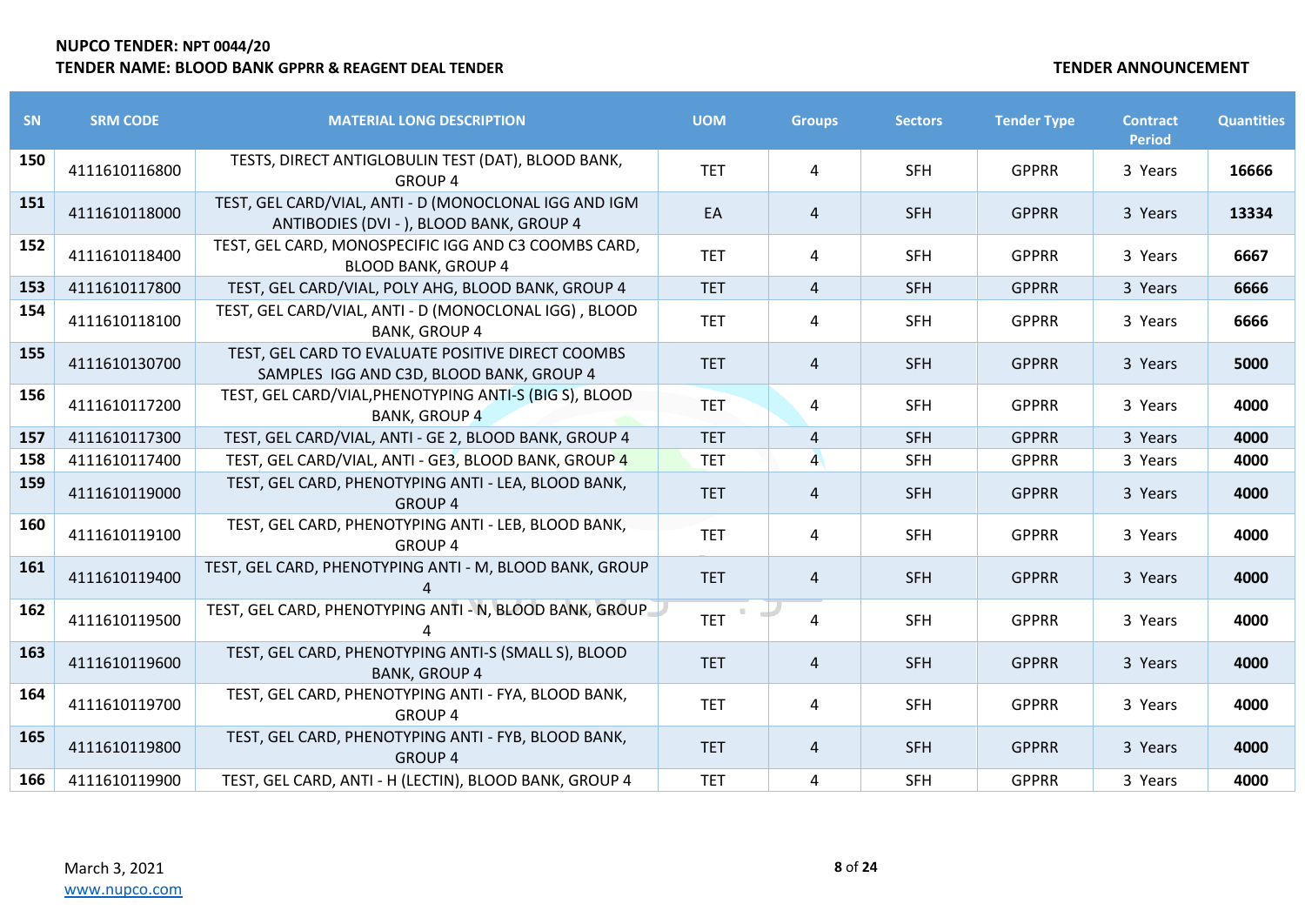| <b>SN</b> | <b>SRM CODE</b> | <b>MATERIAL LONG DESCRIPTION</b>                                                                                                                                               | <b>UOM</b> | <b>Groups</b>  | <b>Sectors</b> | <b>Tender Type</b> | <b>Contract</b><br><b>Period</b> | <b>Quantities</b> |
|-----------|-----------------|--------------------------------------------------------------------------------------------------------------------------------------------------------------------------------|------------|----------------|----------------|--------------------|----------------------------------|-------------------|
| 167       | 4111610120200   | TEST, VIAL BY ML, ANTI - WRA, BLOOD BANK, GROUP 4                                                                                                                              | <b>TET</b> | 4              | <b>SFH</b>     | <b>GPPRR</b>       | 3 Years                          | 4000              |
| 168       | 4111610118200   | TEST, GEL CARD/VIAL, ANTI - D (IGM ANTIBODIES (DVI - ),<br><b>BLOOD BANK, GROUP 4</b>                                                                                          | <b>TET</b> | 4              | <b>SFH</b>     | <b>GPPRR</b>       | 3 Years                          | 3340              |
| 169       | 4111610118300   | TEST, GEL CARD/VIAL, ANTI - COA, BLOOD BANK, GROUP 4                                                                                                                           | <b>TET</b> | 4              | <b>SFH</b>     | <b>GPPRR</b>       | 3 Years                          | 3340              |
| 170       | 4111610117600   | TEST, GEL CARD/VIAL, ANTI - IGG, BLOOD BANK, GROUP 4                                                                                                                           | <b>TET</b> | 4              | <b>SFH</b>     | <b>GPPRR</b>       | 3 Years                          | 2670              |
| 171       | 4111610117700   | TEST, GEL CARD/VIAL, ANTI - C3D, BLOOD BANK, GROUP 4                                                                                                                           | <b>TET</b> | 4              | <b>SFH</b>     | <b>GPPRR</b>       | 3 Years                          | 2670              |
| 172       | 4111610117100   | TEST, GEL CARD/VIAL, PHENOTYPING ANTI - JKA, BLOOD BANK,<br><b>GROUP 4</b>                                                                                                     | <b>TET</b> | 4              | <b>SFH</b>     | <b>GPPRR</b>       | 3 Years                          | 2667              |
| 173       | 4111610118800   | TEST, GEL CARD, PHENOTYPING ANTI - JKB, BLOOD BANK,<br><b>GROUP 4</b>                                                                                                          | <b>TET</b> | 4              | <b>SFH</b>     | <b>GPPRR</b>       | 3 Years                          | 2667              |
| 174       | 4111610120300   | TEST, VIAL BY ML, ANTI - JSB, BLOOD BANK, GROUP 4                                                                                                                              | <b>TET</b> | 4              | <b>SFH</b>     | <b>GPPRR</b>       | 3 Years                          | 2667              |
| 175       | 4111610119300   | TEST, GEL CARD, PHENOTYPING ANTI - LUB, BLOOD BANK,<br><b>GROUP 4</b>                                                                                                          | <b>TET</b> | 4              | <b>SFH</b>     | <b>GPPRR</b>       | 3 Years                          | 2000              |
| 176       | 4111610117900   | TEST, GEL CARD/VIAL, ANTI - JSA, BLOOD BANK, GROUP 4                                                                                                                           | <b>TET</b> | $\overline{4}$ | <b>SFH</b>     | <b>GPPRR</b>       | 3 Years                          | 1334              |
| 177       | 4111610118700   | TEST, GEL CARD, PHENOTYPING ANTI - KPB, BLOOD BANK,<br><b>GROUP 4</b>                                                                                                          | <b>TET</b> | 4              | <b>SFH</b>     | <b>GPPRR</b>       | 3 Years                          | 1334              |
| 178       | 4111610118900   | TEST, GEL CARD, PHENOTYPING ANTI - P1, BLOOD BANK,<br><b>GROUP 4</b>                                                                                                           | <b>TET</b> | 4              | <b>SFH</b>     | <b>GPPRR</b>       | 3 Years                          | 1334              |
| 179       | 4111610131500   | LABELS (BLANK SYNTHETIC WHITE FOR FREEZER APPLICATION<br>SIZE 100X100MM, BLOOD BANK, GROUP 4                                                                                   | EA         | 4              | <b>SFH</b>     | <b>GPPRR</b>       | 3 Years                          | 1300              |
| 180       | 4111610131400   | LABELS (TAGGING LABEL ABOUT 15CM HIGH BY 10 WIDE<br>PERFORATED ACROOS THE MIDDLE ABOUT 7CM FROMTHE<br>BOTTOM AND WITH A HOLE IN THE MIDDLE TOP), BLOOD<br><b>BANK, GROUP 4</b> | EA         | 4              | <b>SFH</b>     | <b>GPPRR</b>       | 3 Years                          | 1000              |
| 181       | 4111610117500   | TEST, GEL CARD/VIAL, ANTI - A1 LECTIN, BLOOD BANK, GROUP 4                                                                                                                     | <b>TET</b> | $\overline{4}$ | <b>SFH</b>     | <b>GPPRR</b>       | 3 Years                          | 670               |
| 182       | 4111610118600   | TEST, GEL CARD, PHENOTYPING ANTI - KPA, BLOOD BANK,<br><b>GROUP 4</b>                                                                                                          | <b>TET</b> | 4              | <b>SFH</b>     | <b>GPPRR</b>       | 3 Years                          | 670               |
| 183       | 4111610119200   | TEST, GEL CARD, PHENOTYPING ANTI - LUA, BLOOD BANK,<br><b>GROUP 4</b>                                                                                                          | <b>TET</b> | 4              | <b>SFH</b>     | <b>GPPRR</b>       | 3 Years                          | 670               |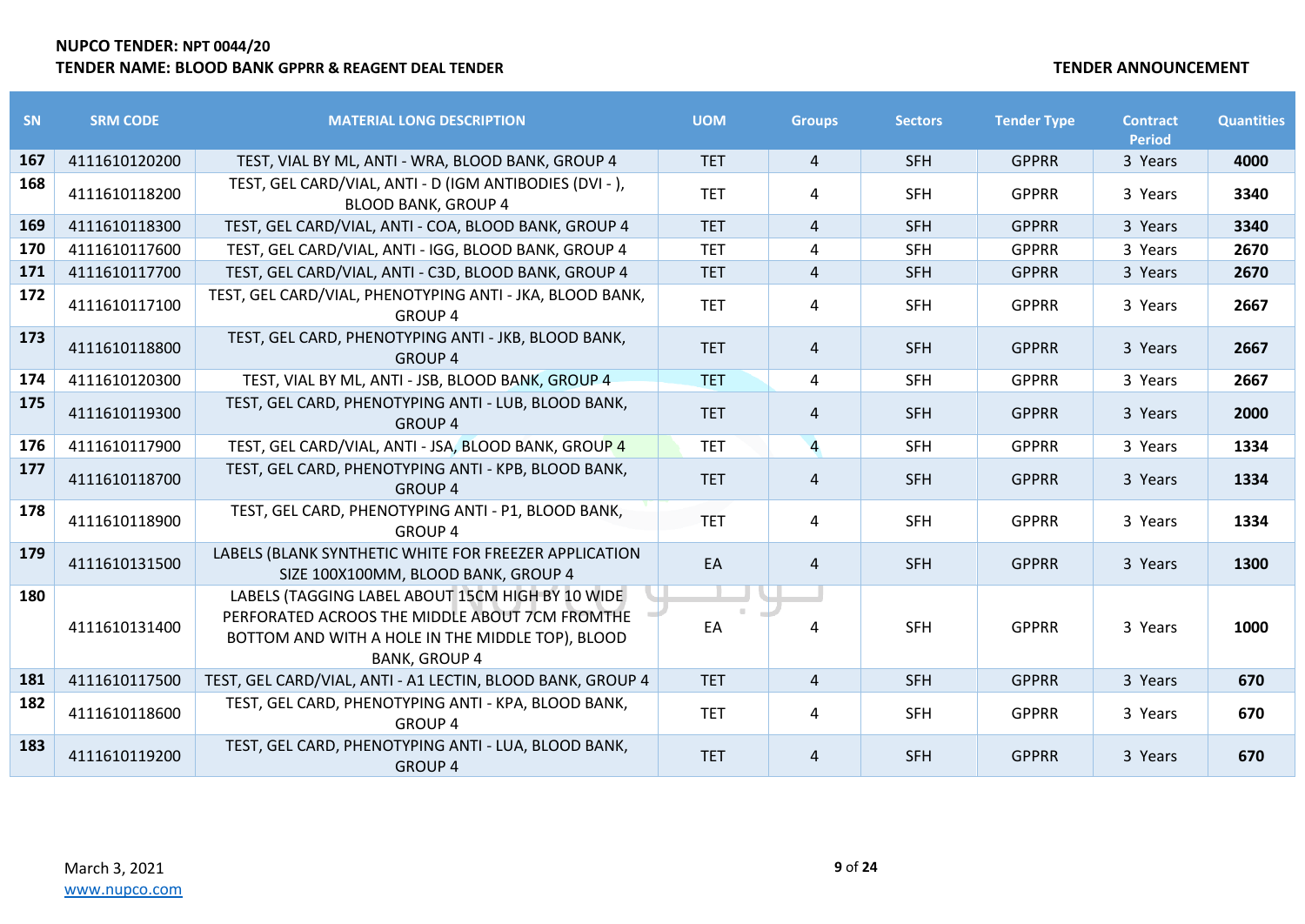| SN  | <b>SRM CODE</b> | <b>MATERIAL LONG DESCRIPTION</b>                                                                                                          | <b>UOM</b> | <b>Groups</b>  | <b>Sectors</b> | <b>Tender Type</b>  | <b>Contract</b><br><b>Period</b> | <b>Quantities</b> |
|-----|-----------------|-------------------------------------------------------------------------------------------------------------------------------------------|------------|----------------|----------------|---------------------|----------------------------------|-------------------|
| 184 | 4111610131300   | LABELS (PIGGY BAG BLANK WITH 16 INTERNAL CUTS TO GET 31<br>LABELS AND 3 CUTS IN THE 2ND LAYER W90 X H203MM, BLOOD<br><b>BANK, GROUP 4</b> | EA         | 4              | <b>SFH</b>     | <b>GPPRR</b>        | 3 Years                          | 500               |
| 185 | 4111610131600   | RIBBONS PREMIUM RESIN OUT 105/110MM X 300 MTRS,<br><b>BLOOD BANK, GROUP 4</b>                                                             | EA         | 4              | <b>SFH</b>     | <b>GPPRR</b>        | 3 Years                          | 500               |
| 186 | 4111610120000   | TEST, VIAL BY ML, ANTI - XGA, BLOOD BANK, GROUP 4                                                                                         | <b>TET</b> | 4              | <b>SFH</b>     | <b>GPPRR</b>        | 3 Years                          | 335               |
| 187 | 4111610120100   | TEST, VIAL BY ML, ANTI - COB, BLOOD BANK, GROUP 4                                                                                         | <b>TET</b> | $\overline{4}$ | SFH            | <b>GPPRR</b>        | 3 Years                          | 335               |
| 188 | 4113160000400   | DEVICE, DIGITAL GEL CARD INCUBATOR, BLOOD BANK, GROUP 4                                                                                   | EA         | 4              | <b>SFH</b>     | <b>GPPRR</b>        | 3 Years                          | $\mathbf{2}$      |
| 189 | 4113160000500   | DEVICE, DIGITAL CARD CENTRIFUGE, BLOOD BANK, GROUP 4                                                                                      | EA         | 4              | <b>SFH</b>     | <b>GPPRR</b>        | 3 Years                          | $\overline{2}$    |
| 190 | 4111580300000   | DEVICE, FULLY AUTOMATED GEL IMMUNOHEMATOLOGY<br>ANALYZER, BLOOD BANK, GROUP 4                                                             | EA         | 4              | <b>SFH</b>     | <b>GPPRR</b>        | 3 Years                          | $\mathbf{1}$      |
| 191 | 4111610120700   | STERILE CONNECTOR FOR DEVICE WAFER, BLOOD<br><b>BANK/DONOR CENTER, GROUP 5</b>                                                            | EA         | 5              | <b>NGHA</b>    | <b>Reagent Deal</b> | 3 Years                          | 515000            |
| 192 | 4111610120400   | SET, WHOLE BLOOD COLLECTION BAG SET WITH RBC FILTER,<br>BLOOD BANK/DONOR CENTER, GROUP 5                                                  | <b>SET</b> | 5.             | <b>NGHA</b>    | <b>Reagent Deal</b> | 3 Years                          | 240000            |
| 193 | 4111610120600   | SET, STORAGE BAG SPECIFIC FOR CRYOPRECIPITATE 300 ML,<br><b>BLOOD BANK/DONOR CENTER, GROUP 5</b>                                          | <b>SET</b> | 5              | <b>NGHA</b>    | <b>Reagent Deal</b> | 3 Years                          | 85000             |
| 194 | 4111610131700   | SET, STORAGE BAG SPECIFIC FOR CRYOPRECIPITATE, BLOOD<br><b>BANK/DONOR CENTER, GROUP 5</b>                                                 | <b>SET</b> | 5              | <b>NGHA</b>    | <b>Reagent Deal</b> | 3 Years                          | 43000             |
| 195 | 4111610120500   | SET, PLATELETS POOLING SET WITH FILTER, BLOOD<br><b>BANK/DONOR CENTER, GROUP 5</b>                                                        | <b>SET</b> | 5              | <b>NGHA</b>    | <b>Reagent Deal</b> | 3 Years                          | 40500             |
| 196 | 4113160000700   | DEVICE, WHOLE BLOOD COLLECTION DEVICES (BLOOD<br>SHAKERS/MIXERS), BLOOD BANK/DONOR CENTER, GROUP 5                                        | EA         | 5              | <b>NGHA</b>    | <b>Reagent Deal</b> | 3 Years                          | 69                |
| 197 | 4113160000900   | DEVICE, TUBE SEALERS (7 - 8 SEGMENTS), BLOOD BANK/DONOR<br><b>CENTER, GROUP 5</b>                                                         | EA         | 5              | <b>NGHA</b>    | <b>Reagent Deal</b> | 3 Years                          | 32                |
| 198 | 4113160001000   | DEVICE, ELECTRIC TUBE STRIPPERS, BLOOD BANK/DONOR<br><b>CENTER, GROUP 5</b>                                                               | EA         | 5              | <b>NGHA</b>    | <b>Reagent Deal</b> | 3 Years                          | 26                |
| 199 | 4113160000800   | DEVICE, STERILE TUBE WELDERS (CONNECTION DEVICES),<br>BLOOD BANK/DONOR CENTER, GROUP 5                                                    | EA         | 5              | <b>NGHA</b>    | <b>Reagent Deal</b> | 3 Years                          | 15                |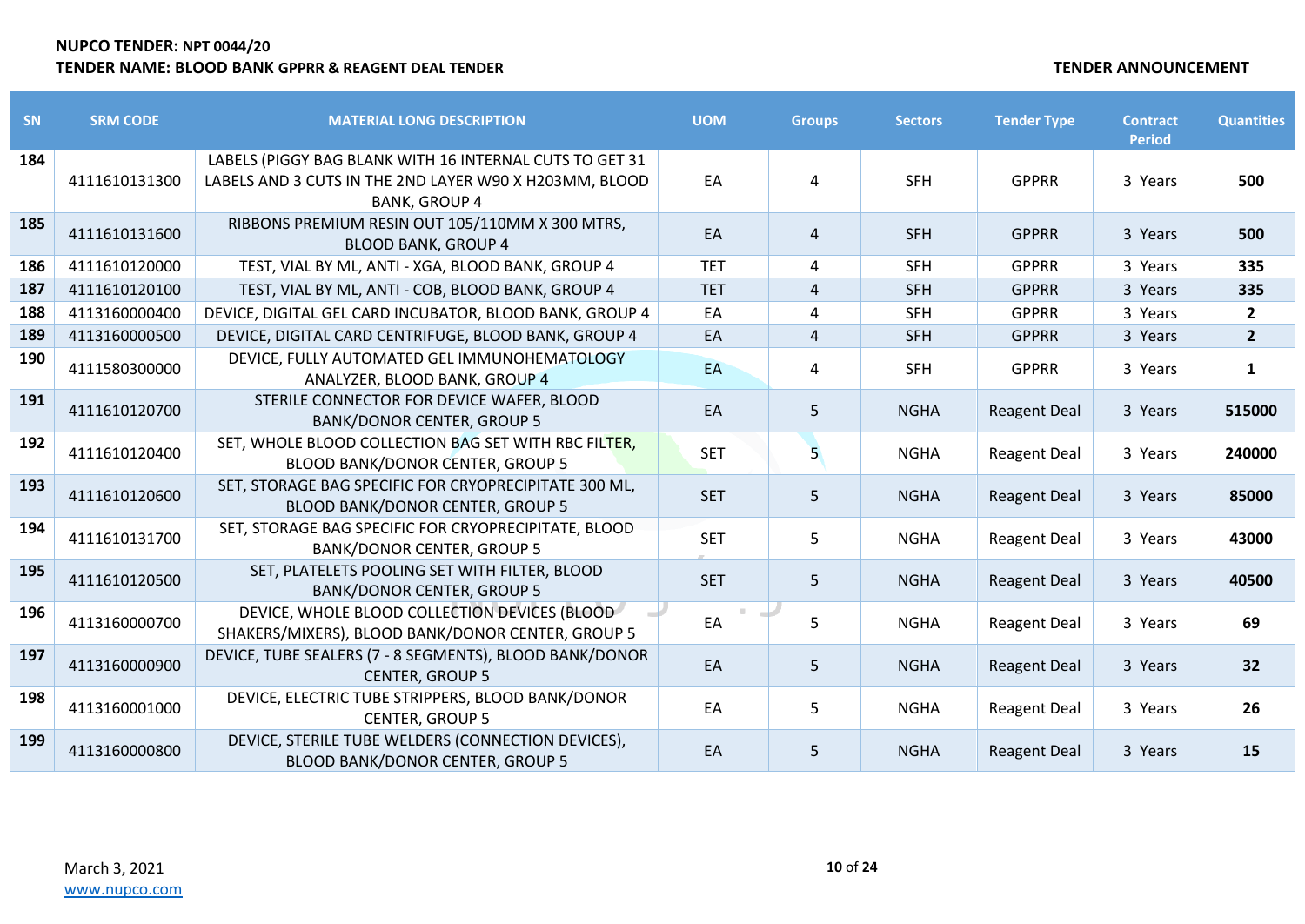| SN  | <b>SRM CODE</b> | <b>MATERIAL LONG DESCRIPTION</b>                                                                                                 | <b>UOM</b> | <b>Groups</b> | <b>Sectors</b> | <b>Tender Type</b>  | <b>Contract</b><br><b>Period</b> | <b>Quantities</b> |
|-----|-----------------|----------------------------------------------------------------------------------------------------------------------------------|------------|---------------|----------------|---------------------|----------------------------------|-------------------|
| 200 | 4113160000600   | DEVICE, FULLY AUTOMATED WHOLE BLOOD PROCESSING<br>SYSTEM WITH DATA MANAGEMENT SYSTEM, BLOOD<br><b>BANK/DONOR CENTER, GROUP 5</b> | EA         | 5             | <b>NGHA</b>    | <b>Reagent Deal</b> | 3 Years                          | 13                |
| 201 | 4113160001200   | DEVICE, BALANCE AND CALIBRATED, BLOOD BANK/DONOR<br><b>CENTER, GROUP 5</b>                                                       | EA         | 5             | <b>NGHA</b>    | <b>Reagent Deal</b> | 3 Years                          | 13                |
| 202 | 4113160001100   | DEVICE, FILTRATION STAND, BLOOD BANK/DONOR CENTER,<br><b>GROUP 5</b>                                                             | EA         | 5             | <b>NGHA</b>    | <b>Reagent Deal</b> | 3 Years                          | 10                |
| 203 | 4113160001300   | DEVICE, REFRIGERATED CENTRIFUGE FOR CRYO, BLOOD<br><b>BANK/DONOR CENTER, GROUP 5</b>                                             | EA         | 5             | <b>NGHA</b>    | <b>Reagent Deal</b> | 3 Years                          | 6                 |
| 204 | 4111610121400   | BLOOD UNIT LABELS ISBT 128 COMPATIBLE, BLOOD<br><b>BANK/DONOR CENTER, GROUP 6</b>                                                | EA         | 6             | <b>MODA</b>    | <b>GPPRR</b>        | 5 Years                          | 2000000           |
| 205 | 4111610122500   | TUBE SEGMENT OPENER, BLOOD BANK/DONOR CENTER,<br><b>GROUP 6</b>                                                                  | EA         | 6             | <b>MODA</b>    | <b>GPPRR</b>        | 5 Years                          | 900000            |
| 206 | 4111610121700   | COMPATIBILITY TAGS LABELS, BLOOD BANK/DONOR CENTER,<br>GROUP <sub>6</sub>                                                        | EA         | 6             | <b>MODA</b>    | <b>GPPRR</b>        | 5 Years                          | 500000            |
| 207 | 4111610121200   | HEMOGLOBINOMETER CUVETTES, BLOOD BANK/DONOR<br><b>CENTER, GROUP 6</b>                                                            | EA         | 6             | <b>MODA</b>    | <b>GPPRR</b>        | 5 Years                          | 300000            |
| 208 | 4111610122400   | BLOOD UNIT TEMPERATURE INDICATOR, BLOOD BANK/DONOR<br><b>CENTER, GROUP 6</b>                                                     | EA         | 6             | <b>MODA</b>    | <b>GPPRR</b>        | 5 Years                          | 270000            |
| 209 | 4111610121100   | WAFERS, BLOOD BANK/DONOR CENTER, GROUP 6                                                                                         | EA         | 6             | <b>MODA</b>    | <b>GPPRR</b>        | 5 Years                          | 250000            |
| 210 | 4111610120800   | SET, QUADRUPLE BAG WITH RBC PRE - STORAGE LEUKOCYTE<br>REDUCTION FILTER, BLOOD BANK/DONOR CENTER, GROUP 6                        | <b>SET</b> | 6             | <b>MODA</b>    | <b>GPPRR</b>        | 5 Years                          | 175000            |
| 211 | 4111610122600   | PLASMA GUARD, BLOOD BANK/DONOR CENTER, GROUP 6                                                                                   | EA         | 6             | <b>MODA</b>    | <b>GPPRR</b>        | 5 Years                          | 100000            |
| 212 | 4111610121000   | BAG, TRANSFER BAG, BLOOD BANK/DONOR CENTER, GROUP 6                                                                              | <b>BAG</b> | 6             | <b>MODA</b>    | <b>GPPRR</b>        | 5 Years                          | 60000             |
| 213 | 4111610122700   | PLASMA BOX CARTOON, BLOOD BANK/DONOR CENTER, GROUP                                                                               | EA         | 6             | <b>MODA</b>    | <b>GPPRR</b>        | 5 Years                          | 45000             |
| 214 | 4111610122200   | PLATELET POOLING SET, BLOOD BANK/DONOR CENTER, GROUP                                                                             | EA         | 6             | <b>MODA</b>    | <b>GPPRR</b>        | 5 Years                          | 40000             |
| 215 | 4111610121300   | HEMOGLOBINOMETER QUALITY CONTROL, BLOOD<br><b>BANK/DONOR CENTER, GROUP 6</b>                                                     | EA         | 6             | <b>MODA</b>    | <b>GPPRR</b>        | 5 Years                          | 21000             |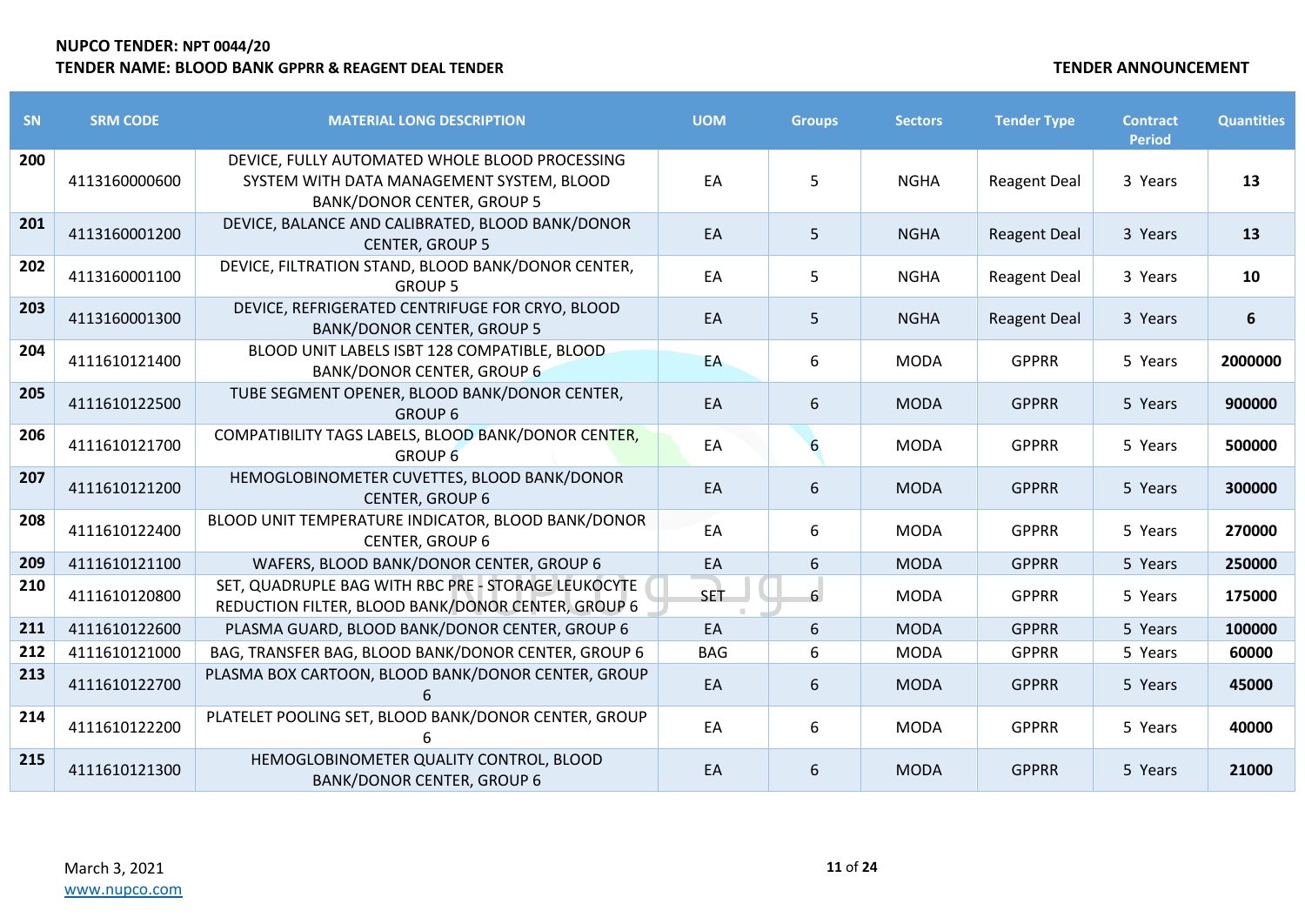| <b>SN</b> | <b>SRM CODE</b> | <b>MATERIAL LONG DESCRIPTION</b>                                                                                                                                     | <b>UOM</b> | <b>Groups</b> | <b>Sectors</b> | <b>Tender Type</b> | <b>Contract</b><br><b>Period</b> | <b>Quantities</b> |
|-----------|-----------------|----------------------------------------------------------------------------------------------------------------------------------------------------------------------|------------|---------------|----------------|--------------------|----------------------------------|-------------------|
| 216       | 4111610122300   | IRRADIATION INDICATOR LABELS, BLOOD BANK/DONOR<br><b>CENTER, GROUP 6</b>                                                                                             | EA         | 6             | <b>MODA</b>    | <b>GPPRR</b>       | 5 Years                          | 12500             |
| 217       | 4111610122100   | DISPOSABLE (SINGLE USE) DIGITAL TEMPERATURE TRANSPORT<br>TRACKER, BLOOD BANK/DONOR CENTER, GROUP 6                                                                   | EA         | 6             | <b>MODA</b>    | <b>GPPRR</b>       | 5 Years                          | 11000             |
| 218       | 4111610120900   | BAG, QUADRUPLE PEDIATRIC TRANSFER BAG, BLOOD<br><b>BANK/DONOR CENTER, GROUP 6</b>                                                                                    | <b>BAG</b> | 6             | <b>MODA</b>    | <b>GPPRR</b>       | 5 Years                          | 7500              |
| 219       | 4111610122800   | BLOOD UNIT HOLDER, BLOOD BANK/DONOR CENTER, GROUP 6                                                                                                                  | EA         | 6             | <b>MODA</b>    | <b>GPPRR</b>       | 5 Years                          | 7000              |
| 220       | 4111610123000   | TRANSPORT BOXES (CAPACITY OF 6 UNITS) WITH BUILT - IN<br>COOL PACKS OR SEPARATE COOL PACKS (4 PACKS PER BOX),<br>BLOOD BANK/DONOR CENTER, GROUP 6                    | EA         | 6             | <b>MODA</b>    | <b>GPPRR</b>       | 5 Years                          | 500               |
| 221       | 4111610122900   | PHLEBOTOMY TOURNIQUETS, BLOOD BANK/DONOR CENTER,<br><b>GROUP 6</b>                                                                                                   | EA         | 6             | <b>MODA</b>    | <b>GPPRR</b>       | 5 Years                          | 300               |
| 222       | 4111610121800   | TRANSPORT BOXES (CAPACITY OF 12 UNITS) WITH BUILT - IN<br>COOL PACKS OR SEPARATE COOL PACKS (4 PACKS PER BOX),<br><b>BLOOD BANK/DONOR CENTER, GROUP 6</b>            | EA         | 6             | <b>MODA</b>    | <b>GPPRR</b>       | 5 Years                          | 50                |
| 223       | 4111610122000   | DIGITAL TEMPERATURE TRANSPORT TRACKER, BLOOD<br><b>BANK/DONOR CENTER, GROUP 6</b>                                                                                    | EA         | 6             | <b>MODA</b>    | <b>GPPRR</b>       | 5 Years                          | 50                |
| 224       | 4111610121900   | TRANSPORT BOXES FOR MOBILE DRIVES (CAPACITY OF 40<br>UNITS) WITH BUILT - IN COOL PACKS OR SEPARATE COOL PACKS<br>(8 PACKS PER BOX), BLOOD BANK/DONOR CENTER, GROUP 6 | EA         | 6             | <b>MODA</b>    | <b>GPPRR</b>       | 5 Years                          | 30                |
| 225       | 4113160001900   | DEVICE, BLOOD BAG TUBE MANUAL STRIPPER, BLOOD<br><b>BANK/DONOR CENTER, GROUP 6</b>                                                                                   | EA         | 6             | <b>MODA</b>    | <b>GPPRR</b>       | 5 Years                          | 30                |
| 226       | 4113160001500   | DEVICE, AUTOMATIC BLOOD SHAKER, BLOOD BANK/DONOR<br>CENTER, GROUP 6                                                                                                  | EA         | 6             | <b>MODA</b>    | <b>GPPRR</b>       | 5 Years                          | 22                |
| 227       | 4113160001800   | DEVICE, BLOOD BAG TUBE AUTOMATIC STRIPPER, BLOOD<br><b>BANK/DONOR CENTER, GROUP 6</b>                                                                                | EA         | 6             | <b>MODA</b>    | <b>GPPRR</b>       | 5 Years                          | 15                |
| 228       | 4113160001700   | DEVICE, TUBE SEALER, BLOOD BANK/DONOR CENTER, GROUP 6                                                                                                                | EA         | 6             | <b>MODA</b>    | <b>GPPRR</b>       | 5 Years                          | 12                |
| 229       | 4113160002000   | DEVICE, HEMOGLOBINOMETER, BLOOD BANK/DONOR CENTER,<br><b>GROUP 6</b>                                                                                                 | EA         | 6             | <b>MODA</b>    | <b>GPPRR</b>       | 5 Years                          | 12                |
| 230       | 4113160002100   | DEVICE, BLOOD BANK REFRIGERATORS, BLOOD BANK/DONOR<br>CENTER, GROUP 6                                                                                                | EA         | 6             | <b>MODA</b>    | <b>GPPRR</b>       | 5 Years                          | 12                |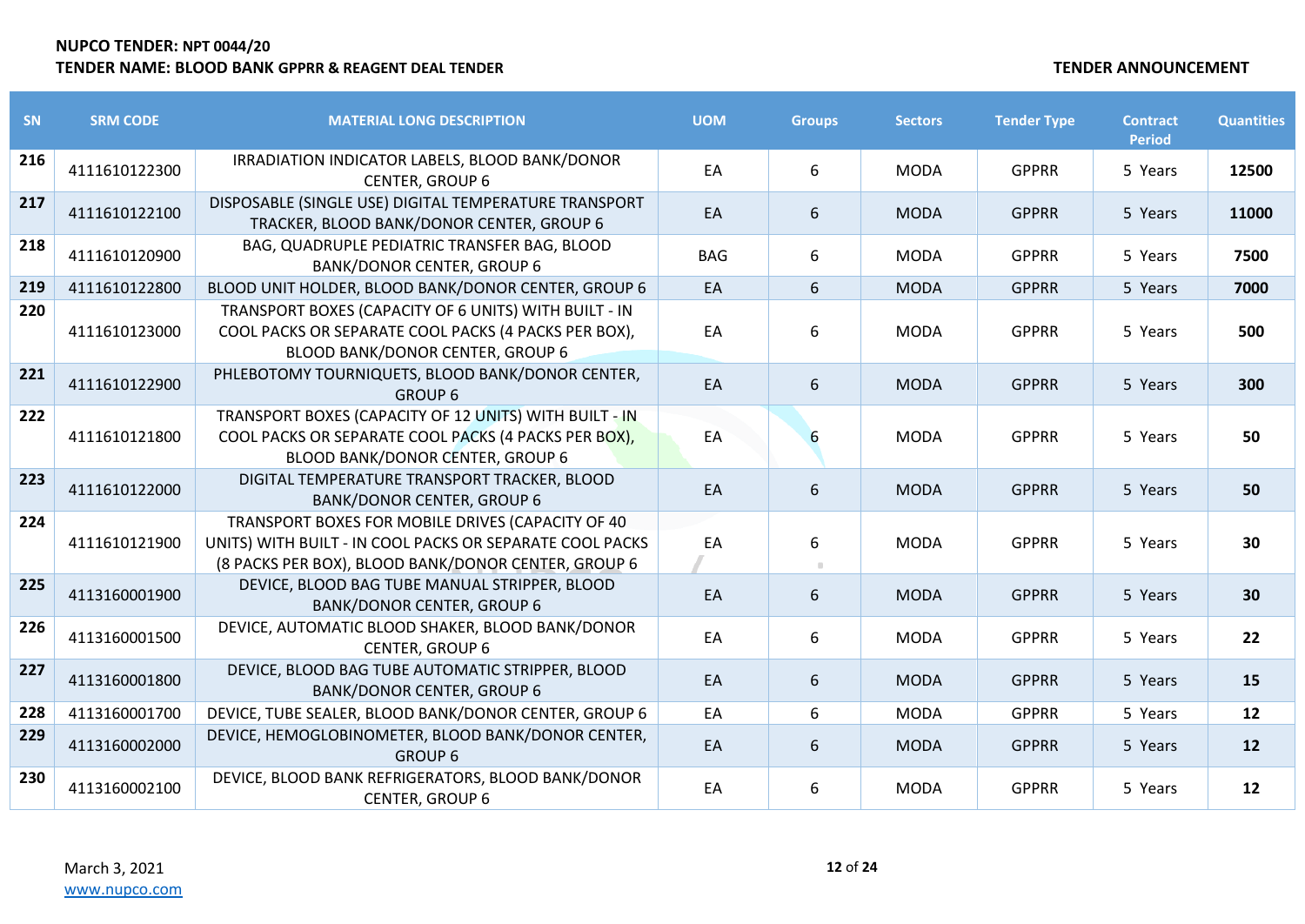| SN  | <b>SRM CODE</b> | <b>MATERIAL LONG DESCRIPTION</b>                                                                                                                            | <b>UOM</b> | <b>Groups</b>  | <b>Sectors</b> | <b>Tender Type</b>  | <b>Contract</b><br><b>Period</b> | <b>Quantities</b>       |
|-----|-----------------|-------------------------------------------------------------------------------------------------------------------------------------------------------------|------------|----------------|----------------|---------------------|----------------------------------|-------------------------|
| 231 | 4113160002200   | DEVICE, BLOOD PRODUCTS FREEZERS, BLOOD BANK/DONOR<br><b>CENTER, GROUP 6</b>                                                                                 | EA         | 6              | <b>MODA</b>    | <b>GPPRR</b>        | 5 Years                          | <b>12</b>               |
| 232 | 4113160002700   | DEVICE, LABORATORY THERMOMETERS, BLOOD BANK/DONOR<br>CENTER, GROUP 6                                                                                        | EA         | 6              | <b>MODA</b>    | <b>GPPRR</b>        | 5 Years                          | 10                      |
| 233 | 4113160002600   | DEVICE, VITAL SIGNS MONITORING SYSTEM, BLOOD<br><b>BANK/DONOR CENTER, GROUP 6</b>                                                                           | EA         | 6              | <b>MODA</b>    | <b>GPPRR</b>        | 5 Years                          | $\overline{\mathbf{z}}$ |
| 234 | 4113160001600   | DEVICE, STERILE TUBE WELDER, BLOOD BANK/DONOR CENTER,<br><b>GROUP 6</b>                                                                                     | EA         | 6              | <b>MODA</b>    | <b>GPPRR</b>        | 5 Years                          | 6                       |
| 235 | 4113160002900   | DEVICE, BLOOD FILTRATION STAND, BLOOD BANK/DONOR<br><b>CENTER, GROUP 6</b>                                                                                  | EA         | 6              | <b>MODA</b>    | <b>GPPRR</b>        | 5 Years                          | 6                       |
| 236 | 4111610121500   | BLOOD UNIT LABEL PRINTER, BLOOD BANK/DONOR CENTER,<br><b>GROUP 6</b>                                                                                        | EA         | 6              | <b>MODA</b>    | <b>GPPRR</b>        | 5 Years                          | 4                       |
| 237 | 4111610121600   | COMPATIBILITY TAGS PRINTERS, BLOOD BANK/DONOR CENTER,<br><b>GROUP 6</b>                                                                                     | EA         | 6              | <b>MODA</b>    | <b>GPPRR</b>        | 5 Years                          | 4                       |
| 238 | 4113160001400   | DEVICE, BLOOD PRODUCT PROCESSING SYSTEM, BLOOD<br><b>BANK/DONOR CENTER, GROUP 6</b>                                                                         | EA         | 6 <sup>1</sup> | <b>MODA</b>    | <b>GPPRR</b>        | 5 Years                          | 4                       |
| 239 | 4113160002800   | DEVICE, WEIGHING SCALES WITH HEIGHT RODS, BLOOD<br><b>BANK/DONOR CENTER, GROUP 6</b>                                                                        | EA         | 6              | <b>MODA</b>    | <b>GPPRR</b>        | 5 Years                          | $\boldsymbol{4}$        |
| 240 | 4113160002500   | DEVICE, WATER BATH, BLOOD BANK/DONOR CENTER, GROUP 6                                                                                                        | EA         | 6              | <b>MODA</b>    | <b>GPPRR</b>        | 5 Years                          | $\overline{\mathbf{3}}$ |
| 241 | 4113160002400   | DEVICE, PLATELET INCUBATOR, BLOOD BANK/DONOR CENTER,<br><b>GROUP 6</b>                                                                                      | EA         | 6              | <b>MODA</b>    | <b>GPPRR</b>        | 5 Years                          | $\overline{2}$          |
| 242 | 4113160002300   | DEVICE, BLOOD BAG CENTRIFUGE, BLOOD BANK/DONOR<br><b>CENTER, GROUP 6</b>                                                                                    | EA         | 6              | <b>MODA</b>    | <b>GPPRR</b>        | 5 Years                          | $\mathbf{1}$            |
| 243 | 4111610123700   | SUCCESSFUL DONATION, COMPLETED SYSTEM OF QUADRUPLE<br>BLOOD BAG WITH FILTER WITH PLATELETS POOLING BAG SET<br>WITH FILTER, BLOOD BANK/DONOR CENTER, GROUP 7 | <b>TET</b> | $\overline{7}$ | <b>SFH</b>     | <b>Reagent Deal</b> | 3 Years                          | 21000                   |
| 244 | 4111610123600   | HAND BARCODE READER, BLOOD BANK/DONOR CENTER,<br><b>GROUP 7</b>                                                                                             | EA         | $\overline{7}$ | <b>SFH</b>     | <b>Reagent Deal</b> | 3 Years                          | 20                      |
| 245 | 4111610123300   | BLOOD SHAKERS FOR BLOOD COLLECTION, BLOOD<br><b>BANK/DONOR CENTER, GROUP 7</b>                                                                              | EA         | $\overline{7}$ | <b>SFH</b>     | <b>Reagent Deal</b> | 3 Years                          | 6                       |
| 246 | 4111610123400   | HAND SEALER, BLOOD BANK/DONOR CENTER, GROUP 7                                                                                                               | EA         | $\overline{7}$ | <b>SFH</b>     | <b>Reagent Deal</b> | 3 Years                          | 6                       |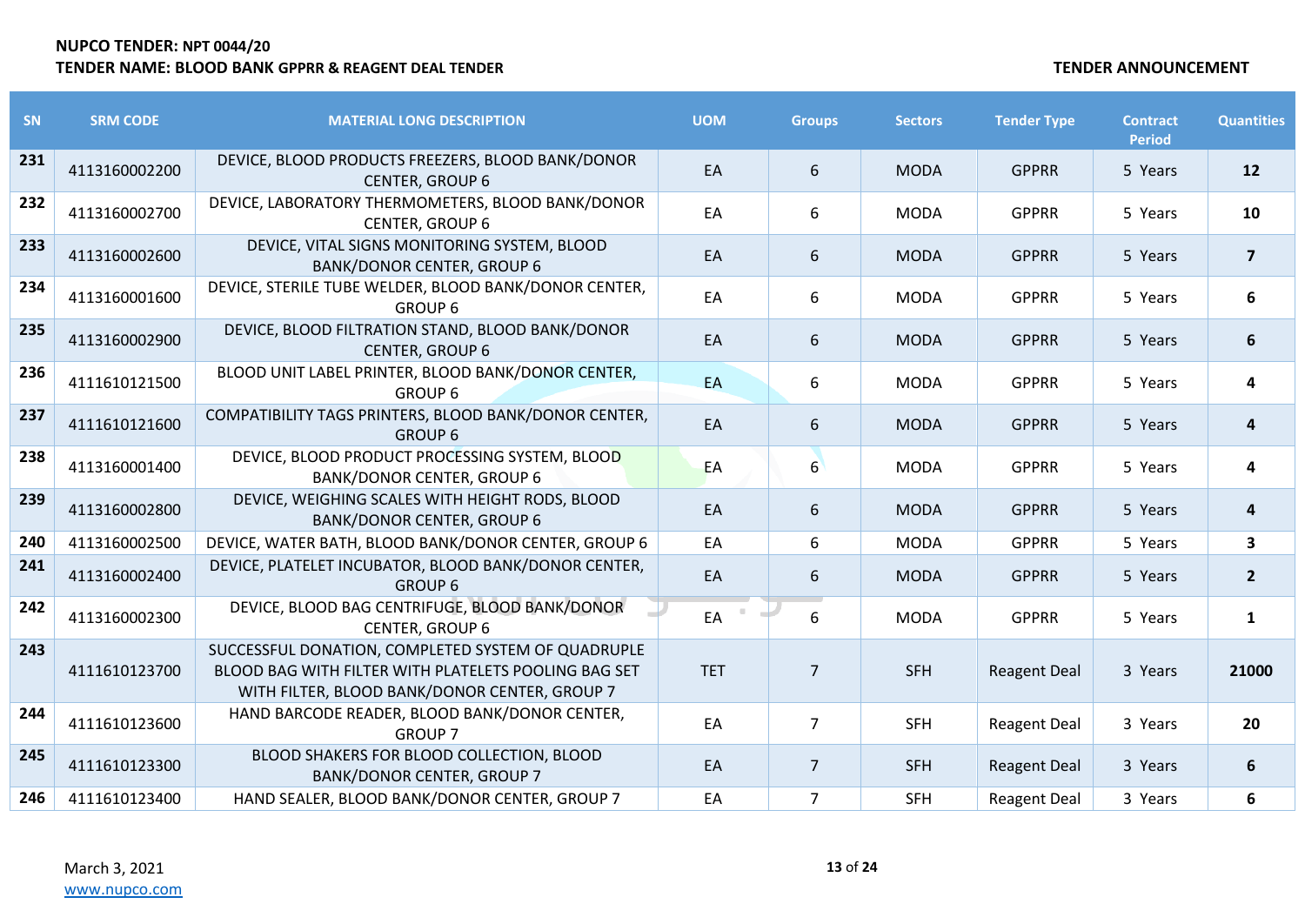| SN  | <b>SRM CODE</b> | <b>MATERIAL LONG DESCRIPTION</b>                                                         | <b>UOM</b> | <b>Groups</b>  | <b>Sectors</b> | <b>Tender Type</b>  | <b>Contract</b><br><b>Period</b> | <b>Quantities</b>       |
|-----|-----------------|------------------------------------------------------------------------------------------|------------|----------------|----------------|---------------------|----------------------------------|-------------------------|
| 247 | 4111610123200   | AUTOMATED WEIGHT SCALES FOR BLOOD UNIT, BLOOD<br><b>BANK/DONOR CENTER, GROUP 7</b>       | EA         | $\overline{7}$ | <b>SFH</b>     | <b>Reagent Deal</b> | 3 Years                          | 5                       |
| 248 | 4111610123100   | AUTOMATED SYSTEM OF QUADRUPLE BLOOD BAG WITH<br>FILTER, BLOOD BANK/DONOR CENTER, GROUP 7 | EA         | $\overline{7}$ | <b>SFH</b>     | <b>Reagent Deal</b> | 3 Years                          | $\overline{2}$          |
| 249 | 4111610123500   | TUBING WELDERS, BLOOD BANK/DONOR CENTER, GROUP 7                                         | EA         | $\overline{7}$ | <b>SFH</b>     | <b>Reagent Deal</b> | 3 Years                          | $\overline{2}$          |
| 250 | 4111610131800   | BAG, ACD SOLUTION 750 ML, BLOOD BANK/DONOR CENTER,<br><b>GROUP 8</b>                     | <b>BAG</b> | 8              | <b>NGHA</b>    | <b>Reagent Deal</b> | 3 Years                          | 32930                   |
| 251 | 4111610124000   | SET, DONOR PLATELETPHERESIS, SINGLE - NEEDLE, BLOOD<br><b>BANK/DONOR CENTER, GROUP 8</b> | <b>SET</b> | 8              | <b>NGHA</b>    | <b>Reagent Deal</b> | 3 Years                          | 25430                   |
| 252 | 4111610124800   | BAG, ADDITIVE SOLUTION FOR DUAL UNIT RBC, BLOOD<br><b>BANK/DONOR CENTER, GROUP 8</b>     | <b>BAG</b> | 8              | <b>NGHA</b>    | <b>Reagent Deal</b> | 3 Years                          | 6900                    |
| 253 | 4111610124100   | SET, DONOR DUAL UNIT RBC COLLECTION, BLOOD<br><b>BANK/DONOR CENTER, GROUP 8</b>          | <b>SET</b> | 8              | <b>NGHA</b>    | <b>Reagent Deal</b> | 3 Years                          | 3450                    |
| 254 | 4111610124200   | SET, THERAPEUTIC PLASMA EXCHANGE, BLOOD BANK/DONOR<br><b>CENTER, GROUP 8</b>             | <b>SET</b> | 8              | <b>NGHA</b>    | <b>Reagent Deal</b> | 3 Years                          | 2400                    |
| 255 | 4111610124700   | SET, TUBING SET FOR WARMING COIL, BLOOD BANK/DONOR<br><b>CENTER, GROUP 8</b>             | <b>SET</b> | 8              | <b>NGHA</b>    | <b>Reagent Deal</b> | 3 Years                          | 1900                    |
| 256 | 4111610124500   | SET, PERIPHERAL STEM CELL COLLECTION, BLOOD<br><b>BANK/DONOR CENTER, GROUP 8</b>         | <b>SET</b> | 8              | <b>NGHA</b>    | <b>Reagent Deal</b> | 3 Years                          | 1290                    |
| 257 | 4111610124600   | SET, RBC EXCHANGE, BLOOD BANK/DONOR CENTER, GROUP 8                                      | <b>SET</b> | 8              | <b>NGHA</b>    | <b>Reagent Deal</b> | 3 Years                          | 612                     |
| 258 | 4111610124400   | SET, THERAPEUTIC LEUKAPHERESIS, BLOOD BANK/DONOR<br><b>CENTER, GROUP 8</b>               | SET        | 8              | <b>NGHA</b>    | <b>Reagent Deal</b> | 3 Years                          | 132                     |
| 259 | 4111610124300   | SET, THERAPEUTIC THROMBAPHERESIS/ PLATELETPHERESIS,<br>BLOOD BANK/DONOR CENTER, GROUP 8  | <b>SET</b> | 8              | <b>NGHA</b>    | <b>Reagent Deal</b> | 3 Years                          | 29                      |
| 260 | 4111583900100   | DEVICE, DONOR APHERESIS MACHINE, BLOOD BANK/DONOR<br><b>CENTER, GROUP 8</b>              | EA         | 8              | <b>NGHA</b>    | <b>Reagent Deal</b> | 3 Years                          | 27                      |
| 261 | 4111583900000   | DEVICE, THERAPEUTIC APHERESIS MACHINES, BLOOD<br><b>BANK/DONOR CENTER, GROUP 8</b>       | EA         | 8              | <b>NGHA</b>    | <b>Reagent Deal</b> | 3 Years                          | 19                      |
| 262 | 4113160003000   | DEVICE, BLOOD AND FLUID WARMER, BLOOD BANK/DONOR<br><b>CENTER, GROUP 8</b>               | EA         | 8              | <b>NGHA</b>    | <b>Reagent Deal</b> | 3 Years                          | $\overline{\mathbf{z}}$ |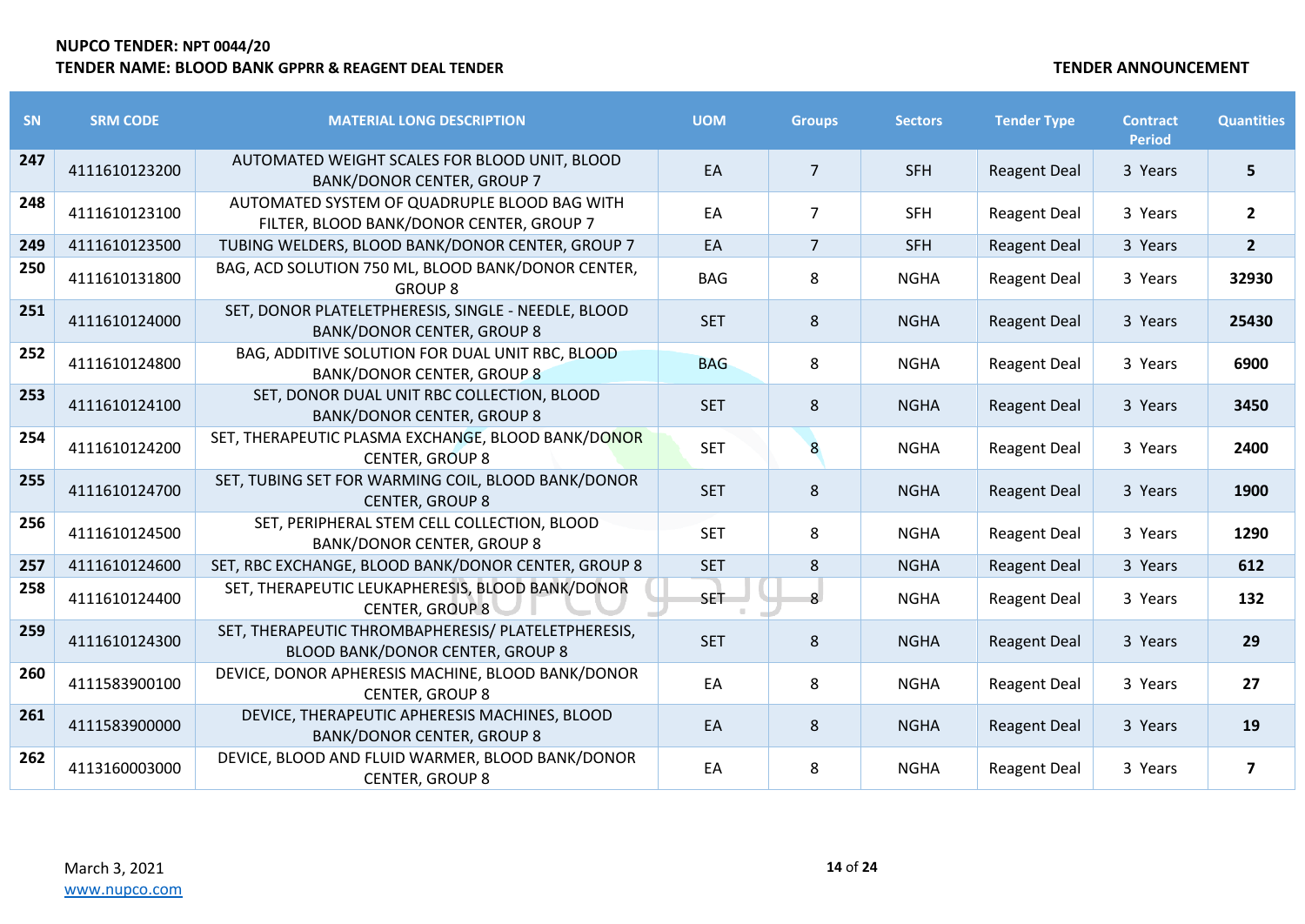| <b>SN</b> | <b>SRM CODE</b> | <b>MATERIAL LONG DESCRIPTION</b>                                                                   | <b>UOM</b> | <b>Groups</b> | <b>Sectors</b> | <b>Tender Type</b>  | <b>Contract</b><br><b>Period</b> | <b>Quantities</b> |
|-----------|-----------------|----------------------------------------------------------------------------------------------------|------------|---------------|----------------|---------------------|----------------------------------|-------------------|
| 263       | 4111610124900   | SET, WAFER FOR STERILE CONNECTIONS, BLOOD BANK/DONOR<br><b>CENTER, GROUP 9</b>                     | <b>SET</b> | 9             | <b>MODA</b>    | <b>GPPRR</b>        | 5 Years                          | 170000            |
| 264       | 4111610125000   | SET, APHERESIS PLATELET SETS, BLOOD BANK/DONOR CENTER,<br><b>GROUP 9</b>                           | <b>SET</b> | 9             | <b>MODA</b>    | <b>GPPRR</b>        | 5 Years                          | 6500              |
| 265       | 4111610125100   | SET, APHERESIS STEM CELL COLLECTION SETS, BLOOD<br><b>BANK/DONOR CENTER, GROUP 9</b>               | <b>SET</b> | 9             | <b>MODA</b>    | <b>GPPRR</b>        | 5 Years                          | 1000              |
| 266       | 4111610125300   | SET, GRANULOCYTE COLLECTION & PLATELET DEPLETION SETS,<br>BLOOD BANK/DONOR CENTER, GROUP 9         | <b>SET</b> | 9             | <b>MODA</b>    | <b>GPPRR</b>        | 5 Years                          | 350               |
| 267       | 4111610125200   | SET, THERAPEUTIC PLASMA/RED CELL EXCHANGE SET, BLOOD<br><b>BANK/DONOR CENTER, GROUP 9</b>          | <b>SET</b> | 9             | <b>MODA</b>    | <b>GPPRR</b>        | 5 Years                          | 250               |
| 268       | 4111583900200   | DEVICE, APHERESIS MACHINE, BLOOD BANK/DONOR CENTER,<br><b>GROUP 9</b>                              | EA         | 9             | <b>MODA</b>    | <b>GPPRR</b>        | 5 Years                          | 8                 |
| 269       | 4113160003200   | DEVICE, PH MEASUREMENT DEVICE, BLOOD BANK/DONOR<br><b>CENTER, GROUP 9</b>                          | EA         | 9             | <b>MODA</b>    | <b>GPPRR</b>        | 5 Years                          | 5                 |
| 270       | 4113160003100   | DEVICE, STERILE TUBE WELDER, BLOOD BANK/DONOR CENTER,<br><b>GROUP 9</b>                            | EA         | 9             | <b>MODA</b>    | <b>GPPRR</b>        | 5 Years                          | 3                 |
| 271       | 4111610125600   | SET, THERAPEUTIC THROMBAPHERESIS/ PLATELETPHERESIS,<br>BLOOD BANK/DONOR CENTER, GROUP 10           | <b>SET</b> | 10            | <b>SFH</b>     | <b>GPPRR</b>        | 3 Years                          | 5000              |
| 272       | 4111610125400   | SET, DONOR DUAL UNIT RBC COLLECTION, BLOOD<br><b>BANK/DONOR CENTER, GROUP 10</b>                   | <b>SET</b> | 10            | <b>SFH</b>     | <b>GPPRR</b>        | 3 Years                          | 1000              |
| 273       | 4111610125500   | SET, THERAPEUTIC PLASMA EXCHANGE, BLOOD BANK/DONOR<br><b>CENTER, GROUP 10</b>                      | <b>SET</b> | 10            | <b>SFH</b>     | <b>GPPRR</b>        | 3 Years                          | 1000              |
| 274       | 4111583900400   | DEVICE, DONOR APHERESIS MACHINE, BLOOD BANK/DONOR<br><b>CENTER, GROUP 10</b>                       | EA         | 10            | <b>SFH</b>     | <b>GPPRR</b>        | 3 Years                          | $\mathbf{1}$      |
| 275       | 4111610125700   | TEST, PATHOGEN INACTIVATION, BLOOD BANK/DONOR<br><b>CENTER, GROUP 11</b>                           | <b>TET</b> | 11            | <b>NGHA</b>    | <b>Reagent Deal</b> | 3 Years                          | 31000             |
| 276       | 4113160003300   | DEVICE, AUTOMATED PLATELETS AND PLASMA PATHOGEN<br>INACTIVATION, BLOOD BANK/DONOR CENTER, GROUP 11 | EA         | 11            | <b>NGHA</b>    | <b>Reagent Deal</b> | 3 Years                          | $\overline{2}$    |
| 277       | 4111610125800   | TEST, PRT TREATMENT UNIT, BLOOD BANK/DONOR CENTER,<br>GROUP 12                                     | <b>TET</b> | 12            | <b>MODA</b>    | <b>GPPRR</b>        | 5 Years                          | 40000             |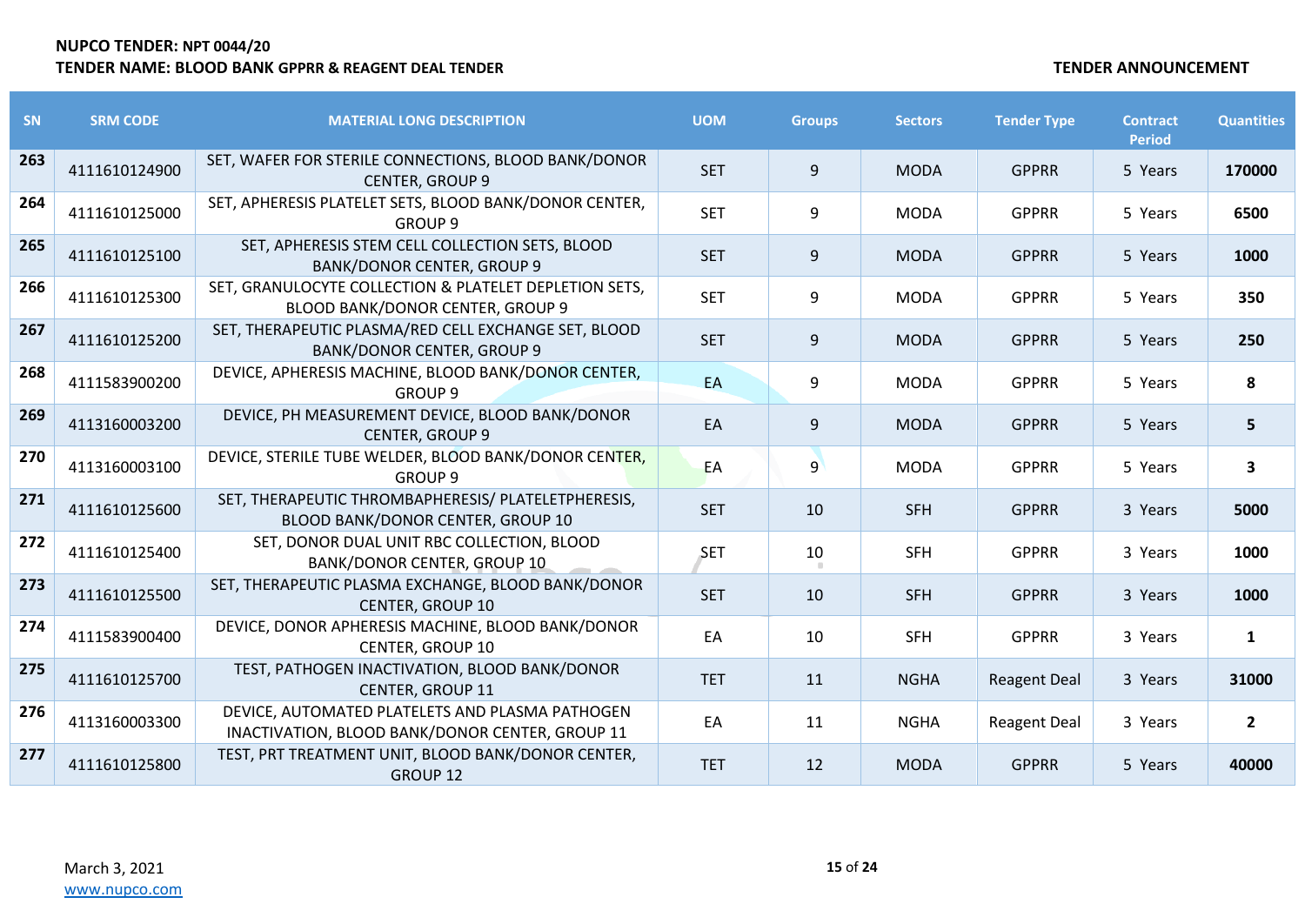| SN  | <b>SRM CODE</b> | <b>MATERIAL LONG DESCRIPTION</b>                                                                                                         | <b>UOM</b> | <b>Groups</b> | <b>Sectors</b>  | <b>Tender Type</b>  | <b>Contract</b><br><b>Period</b> | <b>Quantities</b> |
|-----|-----------------|------------------------------------------------------------------------------------------------------------------------------------------|------------|---------------|-----------------|---------------------|----------------------------------|-------------------|
| 278 | 4113160003400   | DEVICE, PATHOGEN REDUCTION TECHNOLOGY SYSTEM, BLOOD<br><b>BANK/DONOR CENTER, GROUP 12</b>                                                | EA         | 12            | <b>MODA</b>     | <b>GPPRR</b>        | 5 Years                          | 3                 |
| 279 | 4110631200100   | KIT, NUCLEIC ACID TESTING, NAT, HIV-1, HIV-2, HCV, HBV,<br>BLOOD BANK/DONOR CENTER, GROUP 13                                             | <b>TET</b> | 13            | <b>KAHU-JED</b> | <b>Reagent Deal</b> | 3 Years                          | 50400             |
| 280 | 4110631000100   | DEVICE, FULLY AUTOMATED INSTRUMENT FOR NUCLEIC ACID<br>TESTING, NAT, BLOOD BANK/DONOR CENTER, GROUP 13                                   | EA         | 13            | KAHU-JED        | <b>Reagent Deal</b> | 3 Years                          | 1                 |
| 281 | 4111610123900   | TESTS, MALARIA ANTIBODY ELISA, BLOOD BANK, GROUP 14                                                                                      | <b>TET</b> | 14            | <b>SFH</b>      | <b>Reagent Deal</b> | 3 Years                          | 21000             |
| 282 | 4111580300200   | DEVICE, FULLY AUTOMATED MICROTITER PLATE ANALYZER,<br><b>BLOOD BANK, GROUP 14</b>                                                        | EA         | 14            | <b>SFH</b>      | <b>Reagent Deal</b> | 3 Years                          | $\mathbf{1}$      |
| 283 | 4111610123800   | TESTS, HEMOGLOBIN, BLOOD BANK, GROUP 15                                                                                                  | <b>TET</b> | 15            | <b>SFH</b>      | <b>Reagent Deal</b> | 3 Years                          | 30000             |
| 284 | 4111580300100   | DEVICE, HEMOGLOBIN ANALYZER, BLOOD BANK, GROUP 15                                                                                        | EA         | 15            | <b>SFH</b>      | <b>Reagent Deal</b> | 3 Years                          | 6                 |
| 285 | 4111610131900   | DEVICE, PATHOGEN INACTIVATION SYSTEM ,BLOOD<br><b>BANK/DONOR CENTER, GROUP 16</b>                                                        | EA         | 16            | KFSH-R          | <b>GPPRR</b>        | 3 Years                          | $\mathbf{1}$      |
| 286 | 4111610132000   | TEST, POOLED PLATELETS SINGLE DOSE FOR PATHOGEN<br>INACTIVATION, BLOOD BANK/DONOR CENTER, GROUP 16                                       | <b>TET</b> | 16            | KFSH-R          | <b>GPPRR</b>        | 3 Years                          | 33000             |
| 287 | 4111610132100   | TEST, PRT TREATMENT UNIT, BLOOD BANK/DONOR CENTER,<br>GROUP 16                                                                           | <b>TET</b> | 16            | KFSH-R          | <b>GPPRR</b>        | 3 Years                          | 9000              |
| 288 | 4111610132200   | DEVICE, FULLY AUTOMATED GEL IMMUNOHEMATOLOGY<br>ANALYZER, BLOOD BANK, GROUP 17                                                           | EA         | 17            | KFSH-J          | <b>GPPRR</b>        | 3 Years                          | 1                 |
| 289 | 4111610132300   | DEVICE, DIGITAL GEL CARD INCUBATOR WITH HEAT BLOCK AND<br>TOUCH SCREEN WITH ADJUSTABLE SPEED AND TIME, BLOOD<br><b>BANK, GROUP 17</b>    | EA         | 17            | KFSH-J          | <b>GPPRR</b>        | 3 Years                          | $\mathbf{1}$      |
| 290 | 4111610132400   | DEVICE, DIGITAL CARD CENTRIFUGE WITH TOUCH SCREEN AND<br>ADJUSTABLE SPEED AND TIME, BLOOD BANK, GROUP 17                                 | EA         | 17            | KFSH-J          | <b>GPPRR</b>        | 3 Years                          | 3                 |
| 291 | 4111610132500   | DEVICE, CENTRIFUGE FOR TUBE TESTING WITH VARIABLE SPEED<br>AND TIME AND SMALL SCREEN MAXIMUM OF 12 TUBES,<br><b>BLOOD BANK, GROUP 17</b> | EA         | 17            | KFSH-J          | <b>GPPRR</b>        | 3 Years                          | 3                 |
| 292 | 4111610132600   | TEST, CHECK CELL (IGG - COATED POOLED CELLS)<br>ANTIGLOBULIN CONTROL, BLOOD BANK, GROUP 17                                               | <b>TET</b> | 17            | KFSH-J          | <b>GPPRR</b>        | 3 Years                          | 67392             |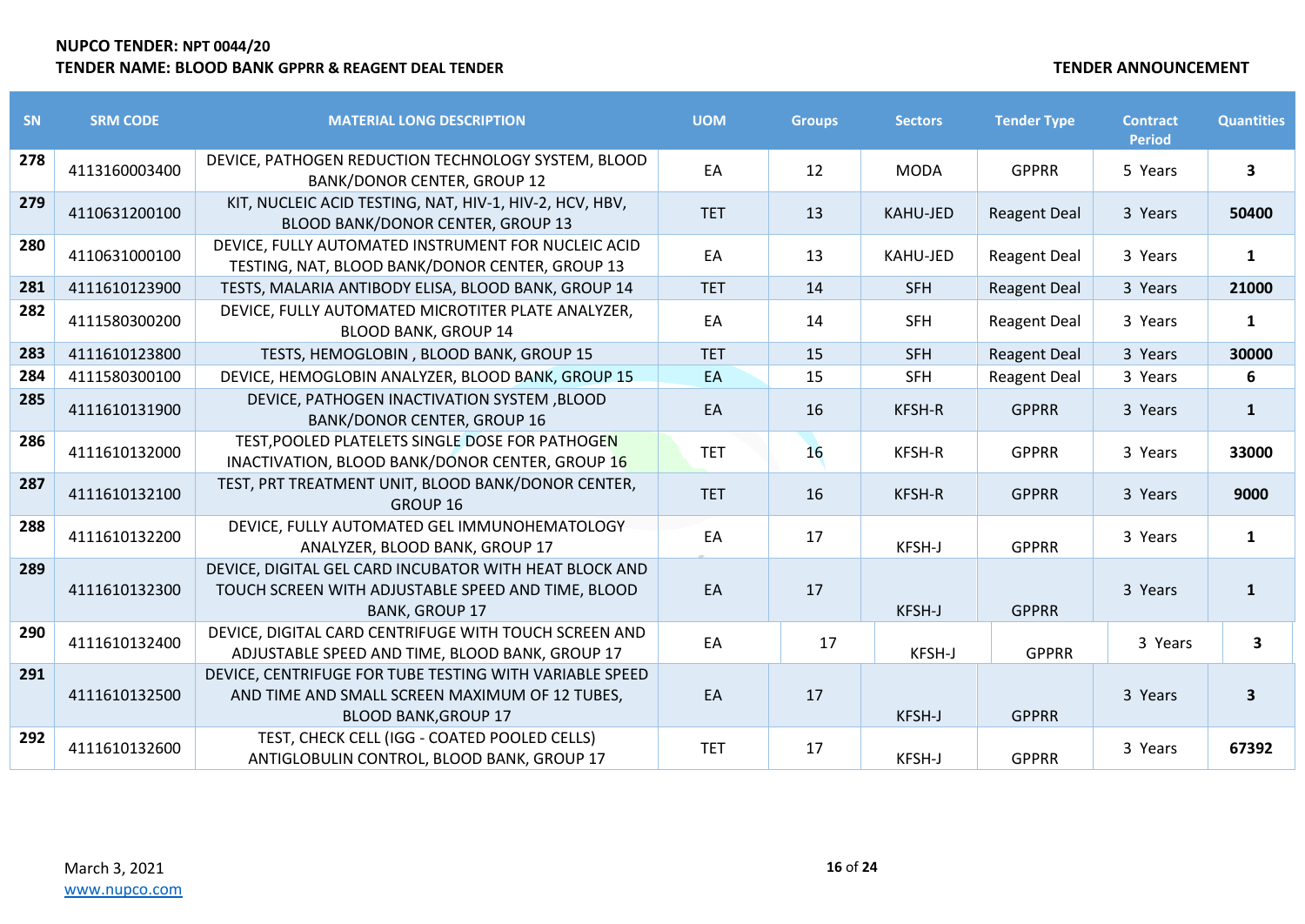| <b>SN</b> | <b>SRM CODE</b> | <b>MATERIAL LONG DESCRIPTION</b>                                                                                                                                                                              | <b>UOM</b> | <b>Groups</b> | <b>Sectors</b> | <b>Tender Type</b> | <b>Contract</b><br><b>Period</b> | <b>Quantities</b> |
|-----------|-----------------|---------------------------------------------------------------------------------------------------------------------------------------------------------------------------------------------------------------|------------|---------------|----------------|--------------------|----------------------------------|-------------------|
| 293       | 4111610132700   | TEST, FORWARD ABO GROUPING/RH TYPING - NEONATAL (ANTI<br>- A, ANTI - B, ANTI - AB AND ANTI - D (CAT VI - /+) WITH DIRECT<br>ANTIGLOBULIN TEST (DAT) - POLYSPECIFIC - NEONATAL, BLOOD<br><b>BANK, GROUP 17</b> | <b>TET</b> | 17            | KFSH-J         | <b>GPPRR</b>       | 3 Years                          | 3370              |
| 294       | 4111610132800   | TEST, ANTI - HUMAN GLOBULIN MONO IGG, BLOOD BANK,<br>GROUP 17                                                                                                                                                 | <b>TET</b> | 17            | KFSH-J         | <b>GPPRR</b>       | 3 Years                          | 7800              |
| 295       | 4111610132900   | TEST, ANTIBODY SCREEN TESTS ANTI - IGG, BLOOD BANK,<br><b>GROUP 17</b>                                                                                                                                        | <b>TET</b> | 17            | KFSH-J         | <b>GPPRR</b>       | 3 Years                          | 83866             |
| 296       | 4111610133000   | TEST, MONO SPECIFIC DIRECT ANTIGLOBULIN TEST (DAT) - C3D<br>AND IGG, BLOOD BANK, GROUP 17                                                                                                                     | <b>TET</b> | 17            | KFSH-J         | <b>GPPRR</b>       | 3 Years                          | 5616              |
| 297       | 4111610133100   | TEST, ANTIBODY IDENTIFICATION WITH 20 CELLS, BLOOD BANK,<br>GROUP 17                                                                                                                                          | <b>TET</b> | 17            | KFSH-J         | <b>GPPRR</b>       | 3 Years                          | 78                |
| 298       | 4111610133200   | TEST, DIRECT ANTIGLOBULIN TEST (DAT) - IGG, BLOOD BANK,<br><b>GROUP 17</b>                                                                                                                                    | <b>TET</b> | 17            | KFSH-J         | <b>GPPRR</b>       | 3 Years                          | 5616              |
| 299       | 4111610133300   | TEST, ANTIBODY SCREEN TESTS ENZYME, BLOOD BANK, GROUP<br>17                                                                                                                                                   | <b>TET</b> | 17            | KFSH-J         | <b>GPPRR</b>       | 3 Years                          | 5616              |
| 300       | 4111610133400   | TEST, RED BLOOD CELLS, ANTIBODY SCREEN TESTS POOL CELLS,<br><b>BLOOD BANK, GROUP 17</b>                                                                                                                       | <b>TET</b> | 17            | KFSH-J         | <b>GPPRR</b>       | 3 Years                          | 85800             |
| 301       | 4111610133500   | TEST, RED BLOOD CELLS, ANTIBODY IDENTIFICATION ENZYME,<br><b>BLOOD BANK, GROUP 17</b>                                                                                                                         | <b>TET</b> | 17            | KFSH-J         | <b>GPPRR</b>       | 3 Years                          | 4056              |
| 302       | 4111610133600   | TEST, RED BLOOD CELLS, ANTIBODY IDENTIFICATION EXTRA<br>CELLS (EXTENDED PANEL), BLOOD BANK, GROUP 17                                                                                                          | <b>TET</b> | 17            | KFSH-J         | <b>GPPRR</b>       | 3 Years                          | 4056              |
| 303       | 4111610133700   | TEST, RED BLOOD CELLS, ANTIBODY IDENTIFICATION PANEL,<br><b>BLOOD BANK, GROUP 17</b>                                                                                                                          | <b>TET</b> | 17            | KFSH-J         | <b>GPPRR</b>       | 3 Years                          | 4056              |
| 304       | 4111610133800   | TEST, FORWARD ABO GROUPING/RH TYPING - ADULT (ANTI - A,<br>ANTI - B, AND ANTI - D (CAT VI - / +) AND REVERSE WITH AL<br>CELL AND B CELL, BLOOD BANK, GROUP 17                                                 | <b>TET</b> | 17            | KFSH-J         | <b>GPPRR</b>       | 3 Years                          | 83866             |
| 305       | 4111610133900   | TEST, RED BLOOD CELLS, ANTIBODY SCREEN TESTS CELLS I-II-III,<br><b>BLOOD BANK, GROUP 17</b>                                                                                                                   | <b>TET</b> | 17            | KFSH-J         | <b>GPPRR</b>       | 3 Years                          | 101400            |
| 306       | 4111610134000   | TEST, ID PANEL SCREEN - EXTRA CELLS, BLOOD BANK, GROUP 17                                                                                                                                                     | <b>TET</b> | 17            | KFSH-J         | <b>GPPRR</b>       | 3 Years                          | 4056              |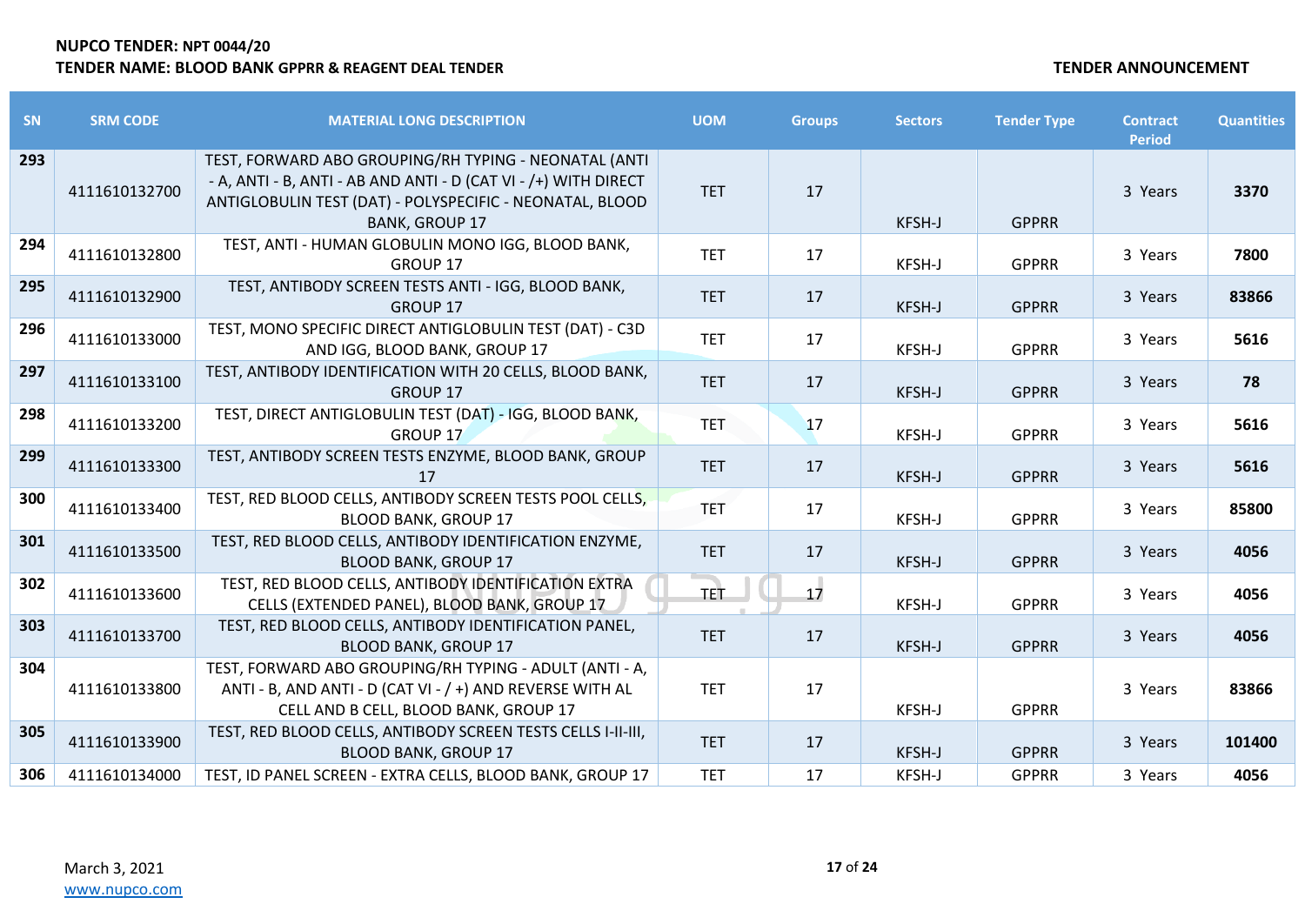| <b>SN</b> | <b>SRM CODE</b> | <b>MATERIAL LONG DESCRIPTION</b>                                                                     | <b>UOM</b> | <b>Groups</b> | <b>Sectors</b> | <b>Tender Type</b> | <b>Contract</b><br><b>Period</b> | <b>Quantities</b> |
|-----------|-----------------|------------------------------------------------------------------------------------------------------|------------|---------------|----------------|--------------------|----------------------------------|-------------------|
| 307       | 4111610134100   | TEST, RH PHENOTYPING WITH KELL AND CW, BLOOD BANK,<br><b>GROUP 17</b>                                | <b>TET</b> | 17            | <b>KFSH-J</b>  | <b>GPPRR</b>       | 3 Years                          | 33696             |
| 308       | 4111610134200   | TEST, ANTI - D (IGG AND IGM), BLOOD BANK, GROUP 17                                                   | <b>TET</b> | 17            | KFSH-J         | <b>GPPRR</b>       | 3 Years                          | 4680              |
| 309       | 4111610134300   | TEST, COMPLEMENT CONTROL CELLS, BLOOD BANK, GROUP 17                                                 | <b>TET</b> | 17            | KFSH-J         | <b>GPPRR</b>       | 3 Years                          | 5616              |
| 310       | 4111610134400   | TEST, CELL I/II/III 3% (SCREEN), BLOOD BANK, GROUP 17                                                | <b>TET</b> | 17            | KFSH-J         | <b>GPPRR</b>       | 3 Years                          | 4680              |
| 311       | 4111610134500   | TEST, MONOCLONAL IGG ANTI-D FOR D WEAK, BLOOD BANK,<br><b>GROUP 17</b>                               | <b>TET</b> | 17            | <b>KFSH-J</b>  | <b>GPPRR</b>       | 3 Years                          | 7800              |
| 312       | 4111610134600   | TEST, ANTI - C (SMALL C), BLOOD BANK, GROUP 17                                                       | <b>TET</b> | 17            | KFSH-J         | <b>GPPRR</b>       | 3 Years                          | 7800              |
| 313       | 4111610134700   | TEST, ANTI - E (SMALL E), BLOOD BANK, GROUP 17                                                       | <b>TET</b> | 17            | KFSH-J         | <b>GPPRR</b>       | 3 Years                          | 7800              |
| 314       | 4111610134800   | TEST, ANTI - S (SMALL S), BLOOD BANK, GROUP 17                                                       | <b>TET</b> | 17            | KFSH-J         | <b>GPPRR</b>       | 3 Years                          | 1950              |
| 315       | 4111610134900   | TEST, ANTI - K (SMALL K), BLOOD BANK, GROUP 17                                                       | <b>TET</b> | 17            | KFSH-J         | <b>GPPRR</b>       | 3 Years                          | 780               |
| 316       | 4111610135000   | TEST, INTERNAL QUALITY CONTROL CELLS, BLOOD BANK,<br>GROUP17                                         | <b>TET</b> | 17            | KFSH-J         | <b>GPPRR</b>       | 3 Years                          | 9360              |
| 317       | 4111610135100   | TEST, ABO/A1 + B CELLS 0.5 %, BLOOD BANK, GROUP 17                                                   | <b>TET</b> | 17            | KFSH-J         | <b>GPPRR</b>       | 3 Years                          | 101400            |
| 318       | 4111610135200   | TEST, ANTI - C (BIG C), BLOOD BANK, GROUP 17                                                         | <b>TET</b> | 17            | KFSH-J         | <b>GPPRR</b>       | 3 Years                          | 7800              |
| 319       | 4111610135300   | TEST, ANTI - E (BIG E), BLOOD BANK, GROUP 17                                                         | <b>TET</b> | 17            | <b>KFSH-J</b>  | <b>GPPRR</b>       | 3 Years                          | 7800              |
| 320       | 4111610135400   | TEST, ANTI - K (BIG K), BLOOD BANK, GROUP 17                                                         | <b>TET</b> | 17            | KFSH-J         | <b>GPPRR</b>       | 3 Years                          | 7800              |
| 321       | 4111610135500   | TEST, ANTI - S (BIG S), BLOOD BANK, GROUP 17                                                         | <b>TET</b> | 17            | <b>KFSH-J</b>  | <b>GPPRR</b>       | 3 Years                          | 1950              |
| 322       | 4111610135600   | TEST, LISS SOLUTION, BLOOD BANK, GROUP 17                                                            | <b>TET</b> | 17            | KFSH-J         | <b>GPPRR</b>       | 3 Years                          | 7800              |
| 323       | 4111610135700   | TEST, ABO/A1 + B CELLS 3%, BLOOD BANK, GROUP 17                                                      | <b>TET</b> | 17            | <b>KFSH-J</b>  | <b>GPPRR</b>       | 3 Years                          | 4680              |
| 324       | 4111610135800   | TEST, ACID ELUTION, BLOOD BANK, GROUP 17                                                             | <b>TET</b> | 17            | KFSH-J         | <b>GPPRR</b>       | 3 Years                          | 2340              |
| 325       | 4111610135900   | TEST, ALBUMIN 6%, BLOOD BANK, GROUP 17                                                               | <b>TET</b> | 17            | <b>KFSH-J</b>  | <b>GPPRR</b>       | 3 Years                          | 23400             |
| 326       | 4111610136000   | TEST, MODIFIED LOW-IONIC STRENGTH SOLUTION FOR RED<br>CELL SUSPENSION GEL CARD, BLOOD BANK, GROUP 17 | <b>TET</b> | 17            | <b>KFSH-J</b>  | <b>GPPRR</b>       | 3 Years                          | 35100             |
| 327       | 4111610136100   | TEST, ANTI - CW ANTIBODY, BLOOD BANK, GROUP 17                                                       | <b>TET</b> | 17            | <b>KFSH-J</b>  | <b>GPPRR</b>       | 3 Years                          | 1950              |
| 328       | 4111610136200   | TEST, ANTI - FYA ANTIBODY, BLOOD BANK, GROUP 17                                                      | <b>TET</b> | 17            | KFSH-J         | <b>GPPRR</b>       | 3 Years                          | 3900              |
| 329       | 4111610136300   | TEST, ANTI - FYB ANTIBODY, BLOOD BANK, GROUP 17                                                      | <b>TET</b> | 17            | <b>KFSH-J</b>  | <b>GPPRR</b>       | 3 Years                          | 3900              |
| 330       | 4111610136400   | TEST, ANTI - JKA ANTIBODY, BLOOD BANK, GROUP 17                                                      | <b>TET</b> | 17            | KFSH-J         | <b>GPPRR</b>       | 3 Years                          | 3900              |
| 331       | 4111610136500   | TEST, ANTI - JKB ANTIBODY, BLOOD BANK, GROUP 17                                                      | <b>TET</b> | 17            | <b>KFSH-J</b>  | <b>GPPRR</b>       | 3 Years                          | 3900              |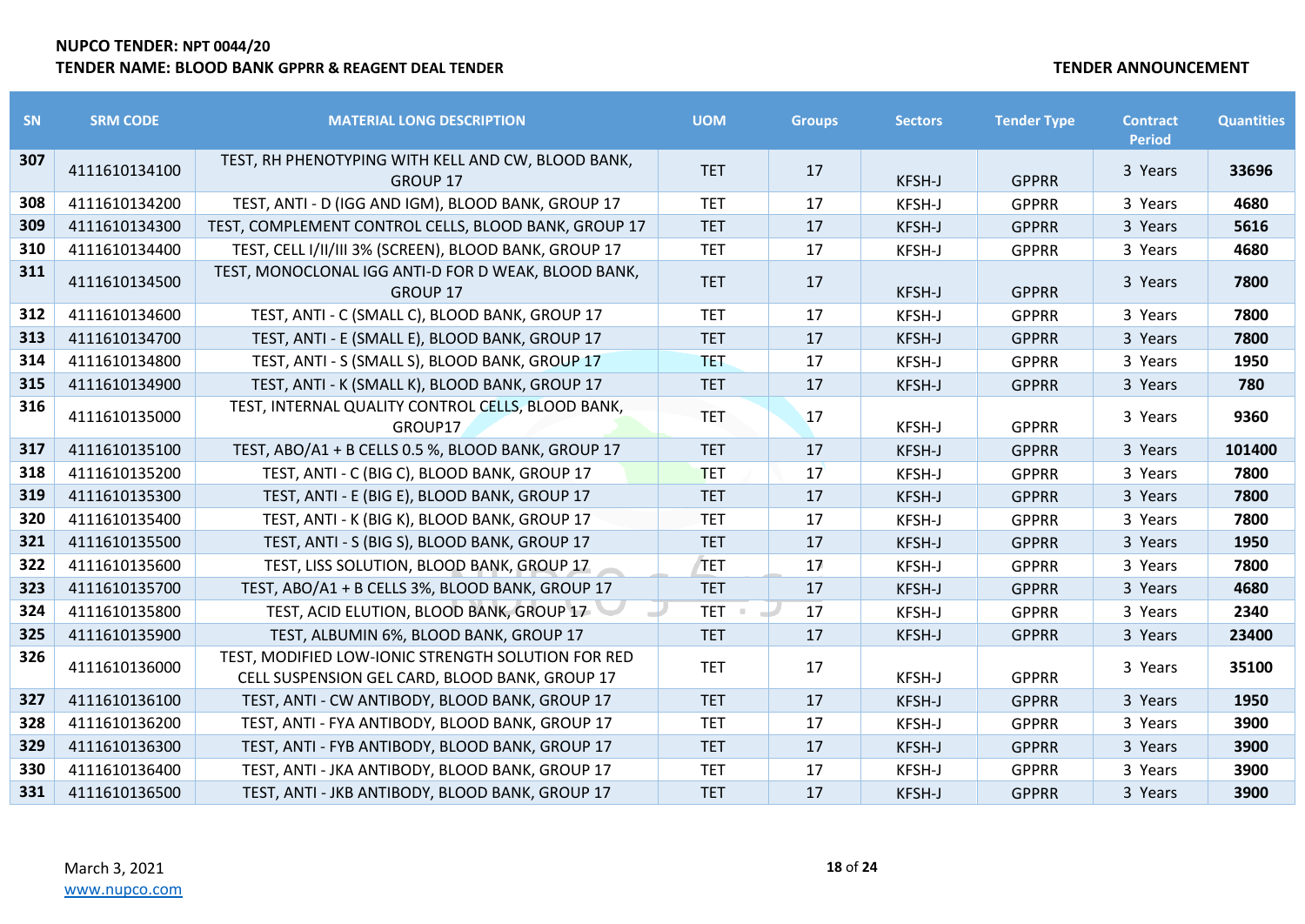| SN  | <b>SRM CODE</b> | <b>MATERIAL LONG DESCRIPTION</b>                                                                          | <b>UOM</b> | <b>Groups</b> | <b>Sectors</b> | <b>Tender Type</b> | <b>Contract</b><br><b>Period</b> | <b>Quantities</b> |
|-----|-----------------|-----------------------------------------------------------------------------------------------------------|------------|---------------|----------------|--------------------|----------------------------------|-------------------|
| 332 | 4111610136600   | TEST, ANTI - LEA ANTIBODY, BLOOD BANK, GROUP 17                                                           | <b>TET</b> | 17            | KFSH-J         | <b>GPPRR</b>       | 3 Years                          | 3900              |
| 333 | 4111610136700   | TEST, ANTI - LEB ANTIBODY, BLOOD BANK, GROUP 17                                                           | <b>TET</b> | 17            | KFSH-J         | <b>GPPRR</b>       | 3 Years                          | 3900              |
| 334 | 4111610136800   | TEST, ANTI - LUA ANTIBODY, BLOOD BANK, GROUP 17                                                           | <b>TET</b> | 17            | KFSH-J         | <b>GPPRR</b>       | 3 Years                          | 780               |
| 335 | 4111610136900   | TEST, ANTI - LUB ANTIBODY, BLOOD BANK, GROUP 17                                                           | <b>TET</b> | 17            | <b>KFSH-J</b>  | <b>GPPRR</b>       | 3 Years                          | 780               |
| 336 | 4111610137000   | TEST, ANTI - KPA ANTIBODY, BLOOD BANK, GROUP 17                                                           | <b>TET</b> | 17            | KFSH-J         | <b>GPPRR</b>       | 3 Years                          | 156               |
| 337 | 4111610137100   | TEST, ANTI - KPB ANTIBODY, BLOOD BANK, GROUP 17                                                           | <b>TET</b> | 17            | KFSH-J         | <b>GPPRR</b>       | 3 Years                          | 156               |
| 338 | 4111610137200   | TEST, MODIFIED LOW-IONIC STRENGTH SOLUTION FOR RED<br>CELL SUSPENSION TUBE METHOD, BLOOD BANK, GROUP 17   | <b>TET</b> | 17            | KFSH-J         | <b>GPPRR</b>       | 3 Years                          | 179400            |
| 339 | 4111610137300   | TEST, A2 CELL, BLOOD BANK, GROUP 17                                                                       | <b>TET</b> | 17            | KFSH-J         | <b>GPPRR</b>       | 3 Years                          | 1170              |
| 340 | 4111610137400   | TEST, ANTI - A1 LECTIN ANTIBODY, BLOOD BANK, GROUP 17                                                     | <b>TET</b> | 17            | KFSH-J         | <b>GPPRR</b>       | 3 Years                          | 3120              |
| 341 | 4111610137500   | TEST, ANTI - P1 ANTIBODY, BLOOD BANK, GROUP 17                                                            | <b>TET</b> | 17            | KFSH-J         | <b>GPPRR</b>       | 3 Years                          | 390               |
| 342 | 4111610137600   | TTEST, ID PANEL FACIN, BLOOD BANK, GROUP 17                                                               | <b>TET</b> | 17            | KFSH-J         | <b>GPPRR</b>       | 3 Years                          | 4056              |
| 343 | 4111610137700   | TEST, ANTI - A ANTIBODY, BLOOD BANK, GROUP 17                                                             | <b>TET</b> | 17            | KFSH-J         | <b>GPPRR</b>       | 3 Years                          | 4680              |
| 344 | 4111610137800   | TEST, ANTI - B ANTIBODY, BLOOD BANK, GROUP 17                                                             | <b>TET</b> | 17            | KFSH-J         | <b>GPPRR</b>       | 3 Years                          | 4680              |
| 345 | 4111610137900   | TEST, ANTI - M ANTIBODY, BLOOD BANK, GROUP 17                                                             | <b>TET</b> | 17            | <b>KFSH-J</b>  | <b>GPPRR</b>       | 3 Years                          | 5850              |
| 346 | 4111610138000   | TEST, ANTI - N ANTIBODY, BLOOD BANK, GROUP 17                                                             | <b>TET</b> | 17            | KFSH-J         | <b>GPPRR</b>       | 3 Years                          | 1950              |
| 347 | 4111610138100   | TEST, PAPAIN SOLUTION, BLOOD BANK, GROUP 17                                                               | <b>TET</b> | 17            | <b>KFSH-J</b>  | <b>GPPRR</b>       | 3 Years                          | 10140             |
| 348 | 4111610138200   | TEST, BASIC QC SET FOR TUBE METHOD, BLOOD BANK, GROUP<br>$17$ <b>A</b> $\parallel$ <b>I</b> $\cap$ $\cap$ | <b>TET</b> | 17            | KFSH-J         | <b>GPPRR</b>       | 3 Years                          | 47                |
| 349 | 4111610138300   | TEST, FETAL BLEED SCREEN FOR FETOMATERNAL<br>HAEMORRHAGE DETECTION, BLOOD BANK, GROUP 17                  | <b>TET</b> | 17            | <b>KFSH-J</b>  | <b>GPPRR</b>       | 3 Years                          | 1755              |
| 350 | 4111610138400   | TUBE SEGMENT OPENER, BLOOD BANK/DONOR CENTER,<br><b>GROUP 17</b>                                          | EA         | 17            | KFSH-J         | <b>GPPRR</b>       | 3 Years                          | 117000            |
| 351 | 4111610138500   | DEVICE, PATHOGEN INACTIVATION SYSTEM ,BLOOD<br><b>BANK/DONOR CENTER, GROUP 18</b>                         | EA         | 18            | KFSH-J         | <b>GPPRR</b>       | 3 Years                          | $\overline{2}$    |
| 352 | 4111610138600   | TEST, PRT TREATMENT UNIT, BLOOD BANK/DONOR CENTER,<br><b>GROUP 18</b>                                     | <b>TET</b> | 18            | KFSH-J         | <b>GPPRR</b>       | 3 Years                          | 3510              |
| 353 | 4111610138700   | TEST, PATHOGEN INACTIVATION, PLASMA BLOOD<br><b>BANK/DONOR CENTER, GROUP 18</b>                           | <b>TET</b> | 18            | KFSH-J         | <b>GPPRR</b>       | 3 Years                          | 10000             |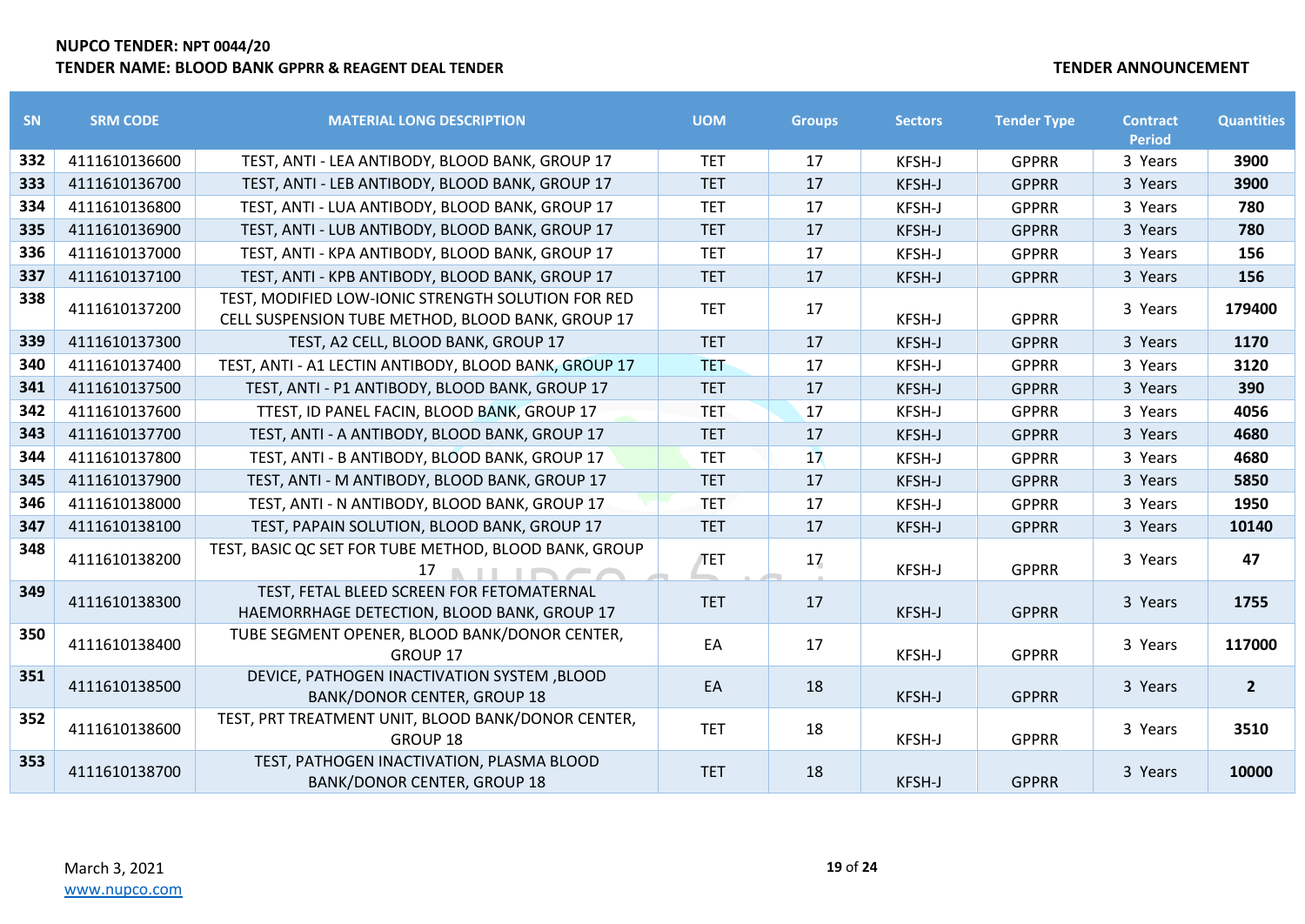| SN  | <b>SRM CODE</b> | <b>MATERIAL LONG DESCRIPTION</b>                                                                                                                                              | <b>UOM</b> | <b>Groups</b> | <b>Sectors</b> | <b>Tender Type</b> | <b>Contract</b><br><b>Period</b> | <b>Quantities</b> |
|-----|-----------------|-------------------------------------------------------------------------------------------------------------------------------------------------------------------------------|------------|---------------|----------------|--------------------|----------------------------------|-------------------|
| 354 | 4111610138800   | DEVICE, FULLY AUTOMATED INSTRUMENT FOR NUCLEIC ACID<br>TESTING, NAT, BLOOD BANK/DONOR CENTER, GROUP 19                                                                        | EA         | 19            | KFSH-J         | <b>GPPRR</b>       | 3 Years                          | $\mathbf{1}$      |
| 355 | 4111610138900   | TEST, NUCLEIC ACID TESTING, NAT, HIV-1, HIV-2, HCV, HBV,<br>BLOOD BANK/DONOR CENTER, GROUP 19                                                                                 | <b>TET</b> | 19            | KFSH-J         | <b>GPPRR</b>       | 3 Years                          | 55000             |
| 356 | 4111610139000   | DEVICE, FULLY AUTOMATED MICROTITER PLATE ANALYZER,<br><b>BLOOD BANK, GROUP 20</b>                                                                                             | EA         | 20            | KFSH-J         | <b>GPPRR</b>       | 3 Years                          | $\mathbf{1}$      |
| 357 | 4111610139100   | TESTS, MALARIA ANTIBODY ELISA, BLOOD BANK, GROUP 20                                                                                                                           | <b>TET</b> | 20            | KFSH-J         | <b>GPPRR</b>       | 3 Years                          | 109000            |
| 358 | 4111610139200   | DEVICE, FULLY AUTOMATED STAND ALONE INSTRUMENT FOR<br>CHEMI-LUMINOSCENT MICROPARTICLE IMMUNOASSAY WITH<br>INTERPRETATION AND ACCEPTS SIGNEL AND BATCH RUN,<br><b>GROUP 21</b> | EA         | 21            | KFSH-J         | <b>GPPRR</b>       | 3 Years                          | $\overline{2}$    |
| 359 | 4111610139300   | TEST, HEPATITIS- B VIRUSE SURFACE ANTIGEN DETECTION,<br><b>BLOOD BANK, GROUP 21</b>                                                                                           | <b>TET</b> | 21            | KFSH-J         | <b>GPPRR</b>       | 3 Years                          | 39000             |
| 360 | 4111610139400   | TEST, HEPATITIS-B CORE ANTIBODY DETECTION, BLOOD BANK,<br>GROUP <sub>21</sub>                                                                                                 | <b>TET</b> | 21            | KFSH-J         | <b>GPPRR</b>       | 3 Years                          | 39000             |
| 361 | 4111610139500   | TEST, HEPATITIS-C VIRUS ANTIBODY DETECTION, BLOOD BANK,<br><b>GROUP 21</b>                                                                                                    | <b>TET</b> | 21            | KFSH-J         | <b>GPPRR</b>       | 3 Years                          | 39000             |
| 362 | 4111610139600   | TEST, SYPHILIS ANTIBODY DETECTION, BLOOD BANK, GROUP 21                                                                                                                       | <b>TET</b> | 21            | KFSH-J         | <b>GPPRR</b>       | 3 Years                          | 46800             |
| 363 | 4111610139700   | TEST, HIV-I/II ANTIBODY DETECTION, BLOOD BANK, GROUP 21                                                                                                                       | <b>TET</b> | 21            | KFSH-J         | <b>GPPRR</b>       | 3 Years                          | 39000             |
| 364 | 4111610139800   | TEST, HTLV I/II ANTIBODY DETECTION, BLOOD BANK, GROUP 21                                                                                                                      | TET        | 21            | KFSH-J         | <b>GPPRR</b>       | 3 Years                          | 39000             |
| 365 | 4111610139900   | TRANSPORT BOXES FOR MOBILE DRIVES (CAPACITY OF 40<br>UNITS) WITH BUILT - IN COOL PACKS OR SEPARATE COOL PACKS<br>(8 PACKS PER BOX), BLOOD BANK/DONOR CENTER, GROUP 22         | EA         | 22            | KFSH-J         | <b>GPPRR</b>       | 3 Years                          | $\overline{2}$    |
| 366 | 4111610140000   | DEVICE, DISPOSABLE (SINGLE USE) DIGITAL TEMPERATURE<br>TRANSPORT TRACKER, BLOOD BANK/DONOR CENTER, GROUP<br>22                                                                | EA         | 22            | KFSH-J         | <b>GPPRR</b>       | 3 Years                          | 58500             |
| 367 | 4111610140100   | DEVICE, AUTOMATED WEIGHT SCALES FOR BLOOD UNIT,<br>BLOOD BANK/DONOR CENTER, GROUP 22                                                                                          | EA         | 22            | KFSH-J         | <b>GPPRR</b>       | 3 Years                          | 4                 |
| 368 | 4111610140200   | DEVICE, DIGITAL TEMPERATURE TRANSPORT TRACKER, BLOOD<br><b>BANK/DONOR CENTER, GROUP 22</b>                                                                                    | EA         | 22            | KFSH-J         | <b>GPPRR</b>       | 3 Years                          | 4                 |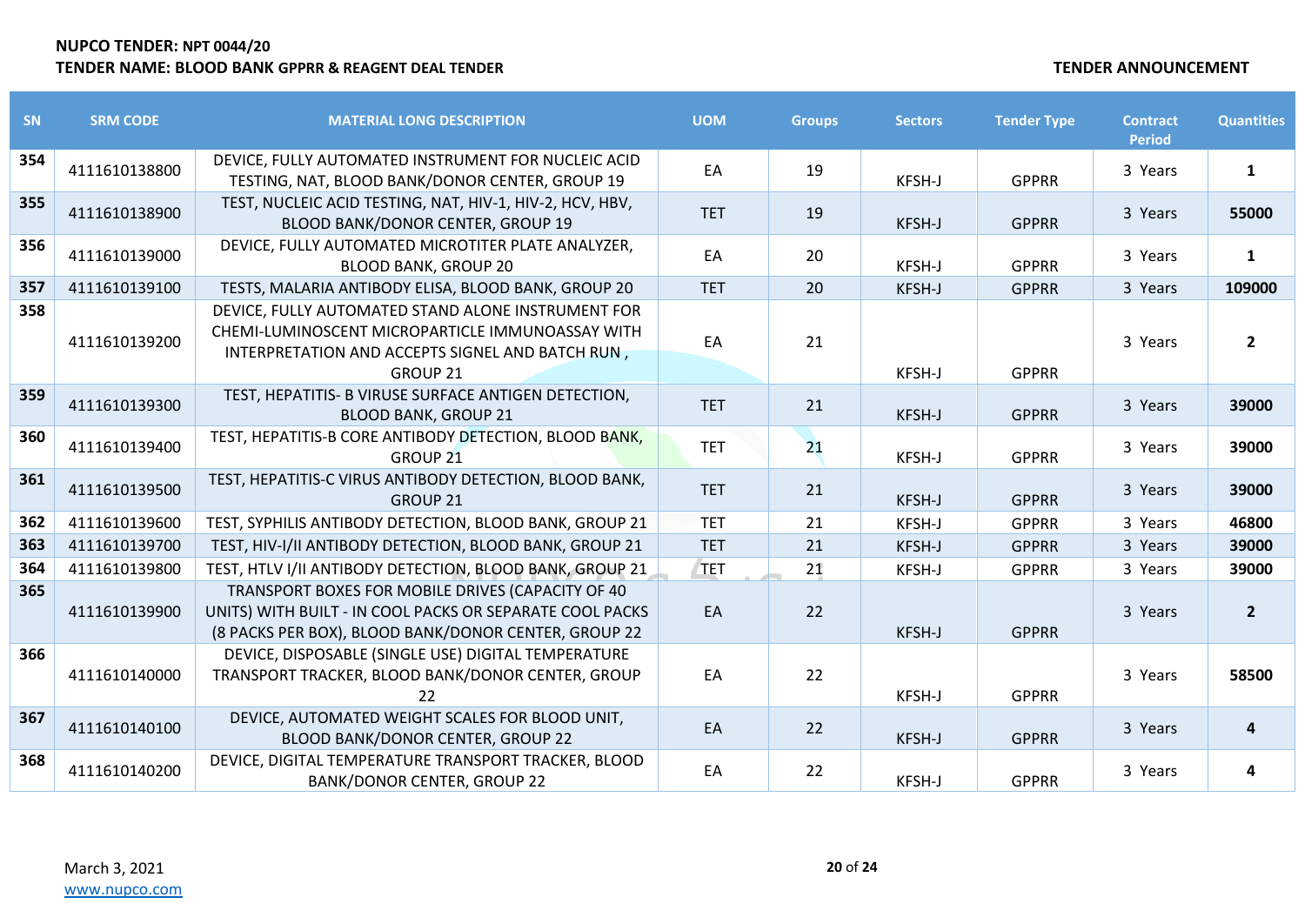| <b>SN</b> | <b>SRM CODE</b> | <b>MATERIAL LONG DESCRIPTION</b>                                                           | <b>UOM</b> | <b>Groups</b>   | <b>Sectors</b> | <b>Tender Type</b> | <b>Contract</b><br><b>Period</b> | <b>Quantities</b> |
|-----------|-----------------|--------------------------------------------------------------------------------------------|------------|-----------------|----------------|--------------------|----------------------------------|-------------------|
| 369       | 4111610140300   | DEVICE, BLOOD BAG TUBE MANUAL STRIPPER, BLOOD<br><b>BANK/DONOR CENTER, GROUP 22</b>        | EA         | 22              | KFSH-J         | <b>GPPRR</b>       | 3 Years                          | 6                 |
| 370       | 4111610140400   | SET, STORAGE BAG SPECIFIC FOR CRYOPRECIPITATE, BLOOD<br><b>BANK/DONOR CENTER, GROUP 22</b> | EA         | 22              | <b>KFSH-J</b>  | <b>GPPRR</b>       | 3 Years                          | 1200              |
| 371       | 4111610140500   | DEVICE, BALANCE AND CALIBRATED, BLOOD BANK/DONOR<br><b>CENTER, GROUP 22</b>                | EA         | 22              | KFSH-J         | <b>GPPRR</b>       | 3 Years                          | $\mathbf{3}$      |
| 372       | 4111610140600   | DEVICE, TUBE SEALER, BLOOD BANK/DONOR CENTER, GROUP<br>22                                  | EA         | 22              | KFSH-J         | <b>GPPRR</b>       | 3 Years                          | 8                 |
| 373       | 4111610140700   | DEVICE, TUBE SEALERS (7 - 8 SEGMENTS), BLOOD BANK/DONOR<br><b>CENTER, GROUP 22</b>         | EA         | 22              | KFSH-J         | <b>GPPRR</b>       | 3 Years                          | $\overline{2}$    |
| 374       | 4111610140800   | DEVICE, LABORATORY THERMOMETERS, BLOOD BANK/DONOR<br><b>CENTER, GROUP 22</b>               | EA         | 22              | KFSH-J         | <b>GPPRR</b>       | 3 Years                          | 38                |
| 375       | 4111610140900   | PHLEBOTOMY TOURNIQUETS, BLOOD BANK/DONOR CENTER,<br><b>GROUP 22</b>                        | EA         | 22              | KFSH-J         | <b>GPPRR</b>       | 3 Years                          | 97500             |
| 376       | 4111610141000   | DEVICE, AUTOMATIC BLOOD SHAKER, BLOOD BANK/DONOR<br><b>CENTER, GROUP 22</b>                | EA         | 22              | KFSH-J         | <b>GPPRR</b>       | 3 Years                          | 10                |
| 377       | 4111610141100   | DEVICE, HAND BARCODE READER, BLOOD BANK/DONOR<br><b>CENTER, GROUP 22</b>                   | EA         | 22              | KFSH-J         | <b>GPPRR</b>       | 3 Years                          | 20                |
| 378       | 4111610141200   | BAG, OVERWRAP BAG FOR THAWING, BLOOD BANK, GROUP 22                                        | EA         | 22              | KFSH-J         | <b>GPPRR</b>       | 3 Years                          | 39000             |
| 379       | 4111610141300   | BLOOD UNIT HOLDER, BLOOD BANK/DONOR CENTER, GROUP<br>22                                    | EA         | 22              | KFSH-J         | <b>GPPRR</b>       | 3 Years                          | 300               |
| 380       | 4111610141400   | DEVICE, NIST THERMOMETER, BLOOD BANK, GROUP 22                                             | EA         | $\overline{22}$ | KFSH-J         | <b>GPPRR</b>       | 3 Years                          | $\mathbf{2}$      |
| 381       | 4111610141500   | DEVICE, NIST STOPWATCH, BLOOD BANK, GROUP 22                                               | EA         | 22              | KFSH-J         | <b>GPPRR</b>       | 3 Years                          | $\overline{2}$    |
| 382       | 4111610141600   | BAG, PLASMA GUARD, BLOOD BANK/DONOR CENTER, GROUP<br>22                                    | EA         | 22              | KFSH-J         | <b>GPPRR</b>       | 3 Years                          | 19500             |
| 383       | 4111610141700   | DEVICE, HAND SEALER, BLOOD BANK/DONOR CENTER, GROUP<br>22                                  | EA         | 22              | KFSH-J         | <b>GPPRR</b>       | 3 Years                          | $\mathbf{3}$      |
| 384       | 4111610141800   | BAG, TRANSFER BAG 600ML, BLOOD BANK/DONOR CENTER,<br>GROUP 22                              | EA         | 22              | KFSH-J         | <b>GPPRR</b>       | 3 Years                          | 1560              |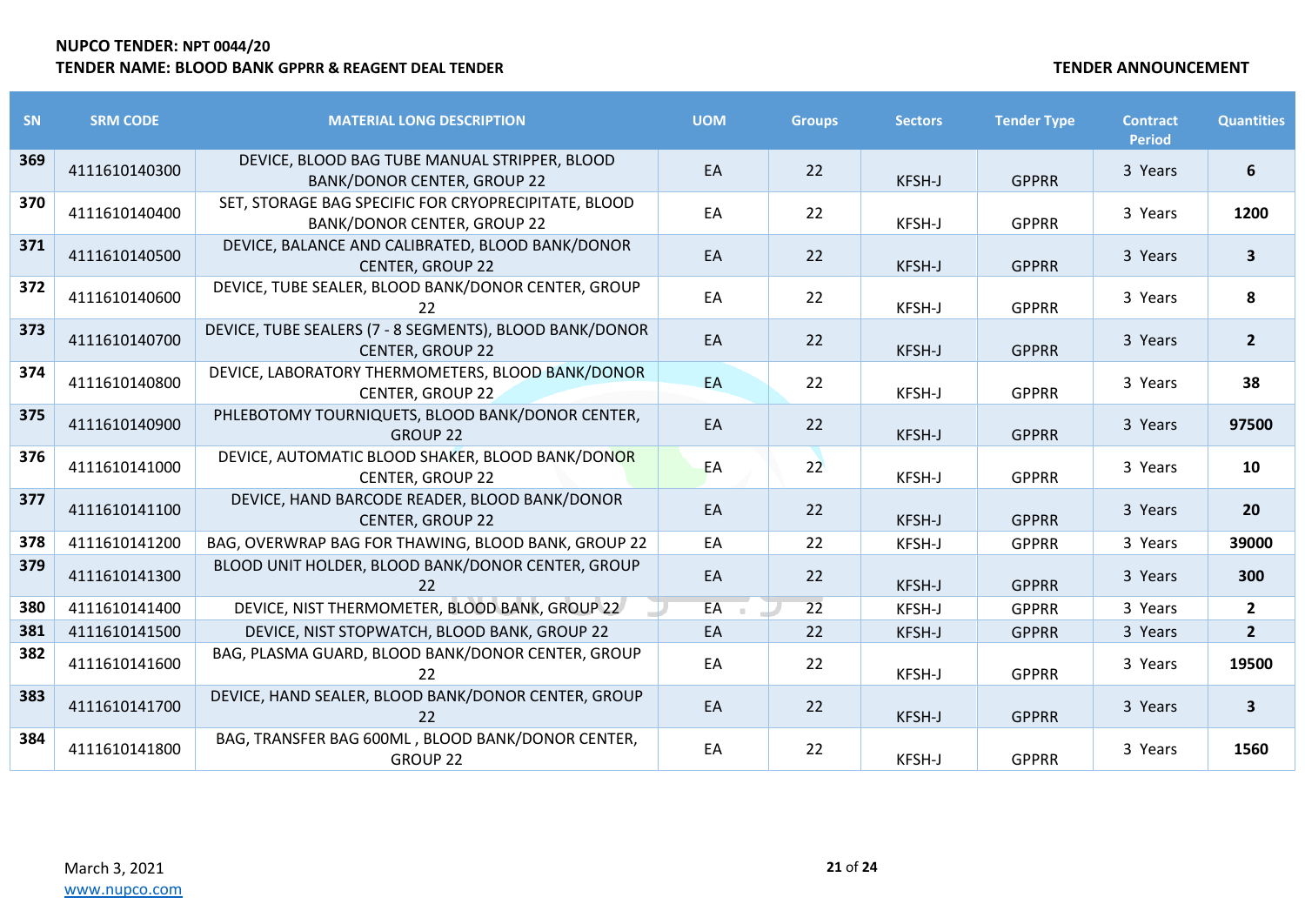| SN  | <b>SRM CODE</b> | <b>MATERIAL LONG DESCRIPTION</b>                                                              | <b>UOM</b> | <b>Groups</b> | <b>Sectors</b> | <b>Tender Type</b> | <b>Contract</b><br><b>Period</b> | <b>Quantities</b>       |
|-----|-----------------|-----------------------------------------------------------------------------------------------|------------|---------------|----------------|--------------------|----------------------------------|-------------------------|
| 385 | 4111610141900   | BAG, TRANSFER BAG 1000ML, BLOOD BANK/DONOR CENTER,<br><b>GROUP 22</b>                         | EA         | 22            | KFSH-J         | <b>GPPRR</b>       | 3 Years                          | 1560                    |
| 386 | 4111610142000   | BAG, TRANSFER BAG 150ML, BLOOD BANK/DONOR CENTER,<br><b>GROUP 22</b>                          | EA         | 22            | KFSH-J         | <b>GPPRR</b>       | 3 Years                          | 1560                    |
| 387 | 4111610142100   | BAG, TRANSFER BAG 300ML, BLOOD BANK/DONOR CENTER,<br><b>GROUP 22</b>                          | EA         | 22            | KFSH-J         | <b>GPPRR</b>       | 3 Years                          | 1560                    |
| 388 | 4111610142200   | DEVICE, BLOOD PRODUCT PROCESSING SYSTEM, BLOOD<br><b>BANK/DONOR CENTER, GROUP 22</b>          | EA         | 22            | KFSH-J         | <b>GPPRR</b>       | 3 Years                          | $\overline{2}$          |
| 389 | 4111610142300   | TEST, RED BLOOD CELL PROCESSING FOR WASHED RBC, BLOOD<br><b>BANK, GROUP 22</b>                | <b>TET</b> | 22            | KFSH-J         | <b>GPPRR</b>       | 3 Years                          | 200                     |
| 390 | 4111610142400   | BAG, ACD SOLUTION 750 ML, BLOOD BANK/DONOR CENTER,<br><b>GROUP 22</b>                         | <b>BAG</b> | 22            | KFSH-J         | <b>GPPRR</b>       | 3 Years                          | 7100                    |
| 391 | 4111610142500   | SET, THERAPEUTIC PLASMA/RED CELL EXCHANGE SET, BLOOD<br><b>BANK/DONOR CENTER, GROUP 22</b>    | EA         | 22            | KFSH-J         | <b>GPPRR</b>       | 3 Years                          | 2600                    |
| 392 | 4111610142600   | SET, GRANULOCYTE COLLECTION AND PLATELET DEPLETION<br>SETS, BLOOD BANK/DONOR CENTER, GROUP 22 | EA         | 22            | KFSH-J         | <b>GPPRR</b>       | 3 Years                          | 50                      |
| 393 | 4111610142700   | SET, APHERESIS STEM CELL COLLECTION SETS, BLOOD<br><b>BANK/DONOR CENTER, GROUP 22</b>         | EA         | 22            | KFSH-J         | <b>GPPRR</b>       | 3 Years                          | 400                     |
| 394 | 4111610142800   | DEVICE, THERAPEUTIC APHERESIS MACHINES, BLOOD<br><b>BANK/DONOR CENTER, GROUP 22</b>           | EA         | 22            | <b>KFSH-J</b>  | <b>GPPRR</b>       | 3 Years                          | 3                       |
| 395 | 4111610142900   | SET, THERAPEUTIC PLASMA EXCHANGE, BLOOD BANK/DONOR<br><b>CENTER, GROUP 22</b>                 | EA         | 22            | KFSH-J         | <b>GPPRR</b>       | 3 Years                          | 2000                    |
| 396 | 4111610143000   | DEVICE, DONOR APHERESIS MACHINE, BLOOD BANK/DONOR<br><b>CENTER, GROUP 22</b>                  | EA         | 22            | KFSH-J         | <b>GPPRR</b>       | 3 Years                          | $\overline{\mathbf{3}}$ |
| 397 | 4111610143100   | SET, APHERESIS PLATELET SETS, BLOOD BANK/DONOR CENTER,<br><b>GROUP 22</b>                     | EA         | 22            | KFSH-J         | <b>GPPRR</b>       | 3 Years                          | 4300                    |
| 398 | 4111610143200   | HEMOGLOBINOMETER CUVETTES, BLOOD BANK/DONOR<br><b>CENTER, GROUP 22</b>                        | <b>TET</b> | 22            | KFSH-J         | <b>GPPRR</b>       | 3 Years                          | 97500                   |
| 399 | 4111610143300   | DEVICE, HEMOGLOBINOMETER, BLOOD BANK/DONOR CENTER,<br><b>GROUP 22</b>                         | EA         | 22            | KFSH-J         | <b>GPPRR</b>       | 3 Years                          | 4                       |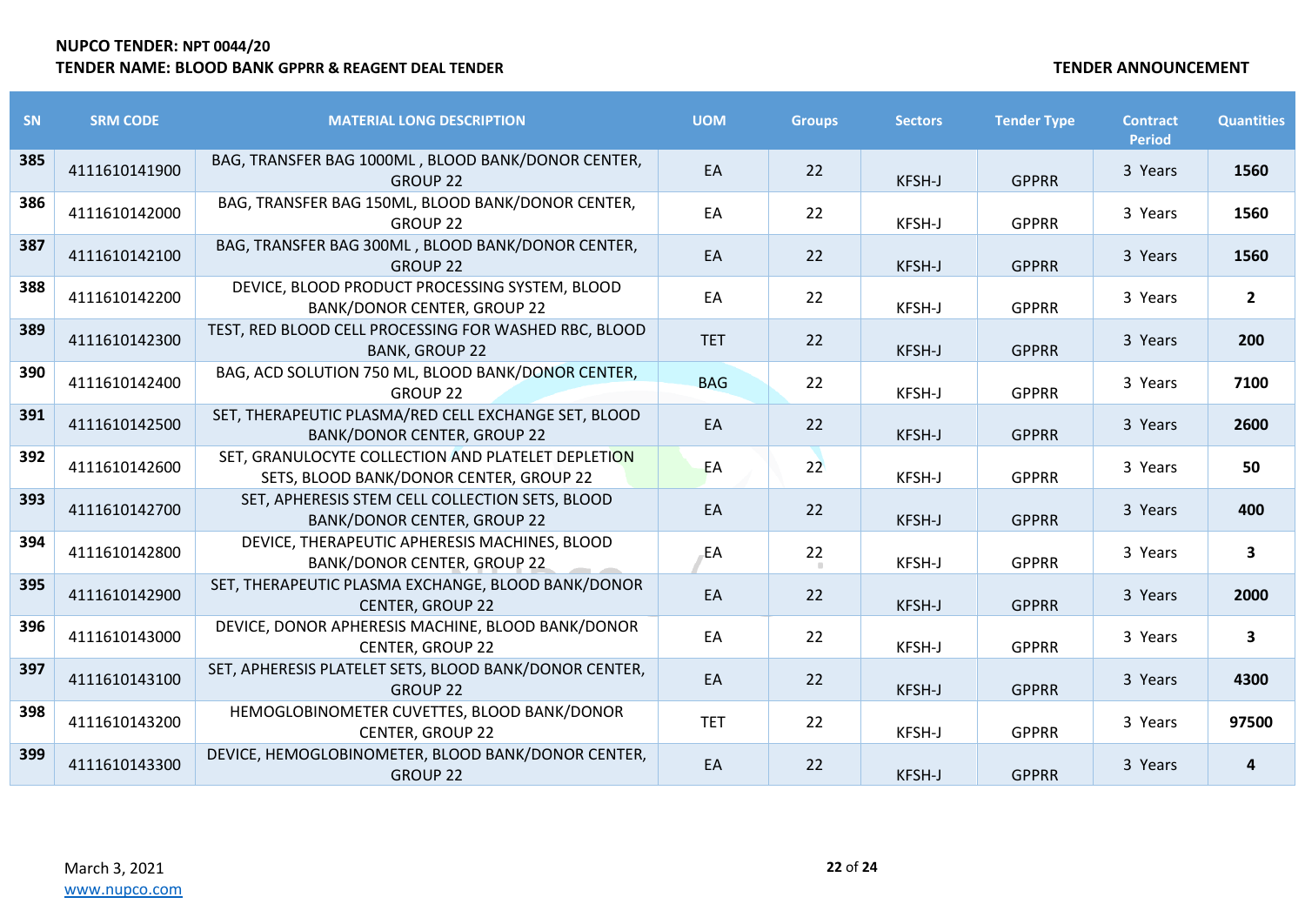| <b>SN</b> | <b>SRM CODE</b> | <b>MATERIAL LONG DESCRIPTION</b>                                                                                                  | <b>UOM</b> | <b>Groups</b> | <b>Sectors</b> | <b>Tender Type</b> | <b>Contract</b><br><b>Period</b> | <b>Quantities</b> |
|-----------|-----------------|-----------------------------------------------------------------------------------------------------------------------------------|------------|---------------|----------------|--------------------|----------------------------------|-------------------|
| 400       | 4111610143400   | DEVICE, STERILE TUBE WELDER, BLOOD BANK/DONOR CENTER,<br><b>GROUP 22</b>                                                          | EA         | 22            | KFSH-J         | <b>GPPRR</b>       | 3 Years                          | 5                 |
| 401       | 4111610143500   | WAFER, STERILE CONNECTOR FOR DEVICE WAFER, BLOOD<br><b>BANK/DONOR CENTER, GROUP 22</b>                                            | <b>TET</b> | 22            | KFSH-J         | <b>GPPRR</b>       | 3 Years                          | 20000             |
| 402       | 4111610143600   | AUTOMATED SYSTEM OF QUADRUPLE BLOOD BAG WITH<br>FILTER, BLOOD BANK/DONOR CENTER, GROUP 22                                         | EA         | 22            | KFSH-J         | <b>GPPRR</b>       | 3 Years                          | $\mathbf{1}$      |
| 403       | 4111610143700   | SET, PLATELETS POOLING SET WITH FILTER, BLOOD<br><b>BANK/DONOR CENTER, GROUP 22</b>                                               | EA         | 22            | KFSH-J         | <b>GPPRR</b>       | 3 Years                          | 7800              |
| 404       | 4111610143800   | SET, WHOLE BLOOD COLLECTION BAG SET WITH RBC FILTER,<br>BLOOD BANK/DONOR CENTER, GROUP 22                                         | EA         | 22            | KFSH-J         | <b>GPPRR</b>       | 3 Years                          | 85800             |
| 405       | 4111610143900   | DEVICE, BLOOD BAG CENTRIFUGE, BLOOD BANK/DONOR<br><b>CENTER, GROUP 22</b>                                                         | EA         | 22            | KFSH-J         | <b>GPPRR</b>       | 3 Years                          | $\overline{2}$    |
| 406       | 4111610144000   | DEVICE, FULLY AUTOMATED WHOLE BLOOD PROCESSING<br>SYSTEM WITH DATA MANAGEMENT SYSTEM, BLOOD<br><b>BANK/DONOR CENTER, GROUP 22</b> | EA         | 22            | KFSH-J         | <b>GPPRR</b>       | 3 Years                          | $\mathbf{1}$      |
| 407       | 4111610144100   | DEVICE, WEIGHING SCALES WITH HEIGHT RODS, BLOOD<br><b>BANK/DONOR CENTER, GROUP 22</b>                                             | EA         | 22            | KFSH-J         | <b>GPPRR</b>       | 3 Years                          | 4                 |
| 408       | 4111610144200   | DEVICE, REFRIGERATED CENTRIFUGE FOR CRYO, BLOOD<br><b>BANK/DONOR CENTER, GROUP 22</b>                                             | EA         | 22            | KFSH-J         | <b>GPPRR</b>       | 3 Years                          | $\overline{2}$    |
| 409       | 4111610144300   | DEVICE, PLATELET INCUBATOR, BLOOD BANK/DONOR CENTER,<br><b>GROUP 22</b>                                                           | EA         | 22            | KFSH-J         | <b>GPPRR</b>       | 3 Years                          | 4                 |
| 410       | 4111610144400   | DEVICE, WATER BATH, BLOOD BANK/DONOR CENTER, GROUP<br>22                                                                          | EA         | 22            | KFSH-J         | <b>GPPRR</b>       | 3 Years                          | $\mathbf{3}$      |
| 411       | 4111610144500   | DEVICE, BLOOD BANK REFRIGERATORS, BLOOD BANK/DONOR<br><b>CENTER, GROUP 22</b>                                                     | EA         | 22            | KFSH-J         | <b>GPPRR</b>       | 3 Years                          | 8                 |
| 412       | 4111610144600   | DEVICE, BLOOD PRODUCTS FREEZERS, BLOOD BANK/DONOR<br>CENTER, GROUP 22                                                             | EA         | 22            | KFSH-J         | <b>GPPRR</b>       | 3 Years                          | 6                 |
| 413       | 4111610144700   | DEVICE, VITAL SIGNS MONITORING SYSTEM, BLOOD<br><b>BANK/DONOR CENTER, GROUP 22</b>                                                | EA         | 22            | KFSH-J         | <b>GPPRR</b>       | 3 Years                          | 4                 |